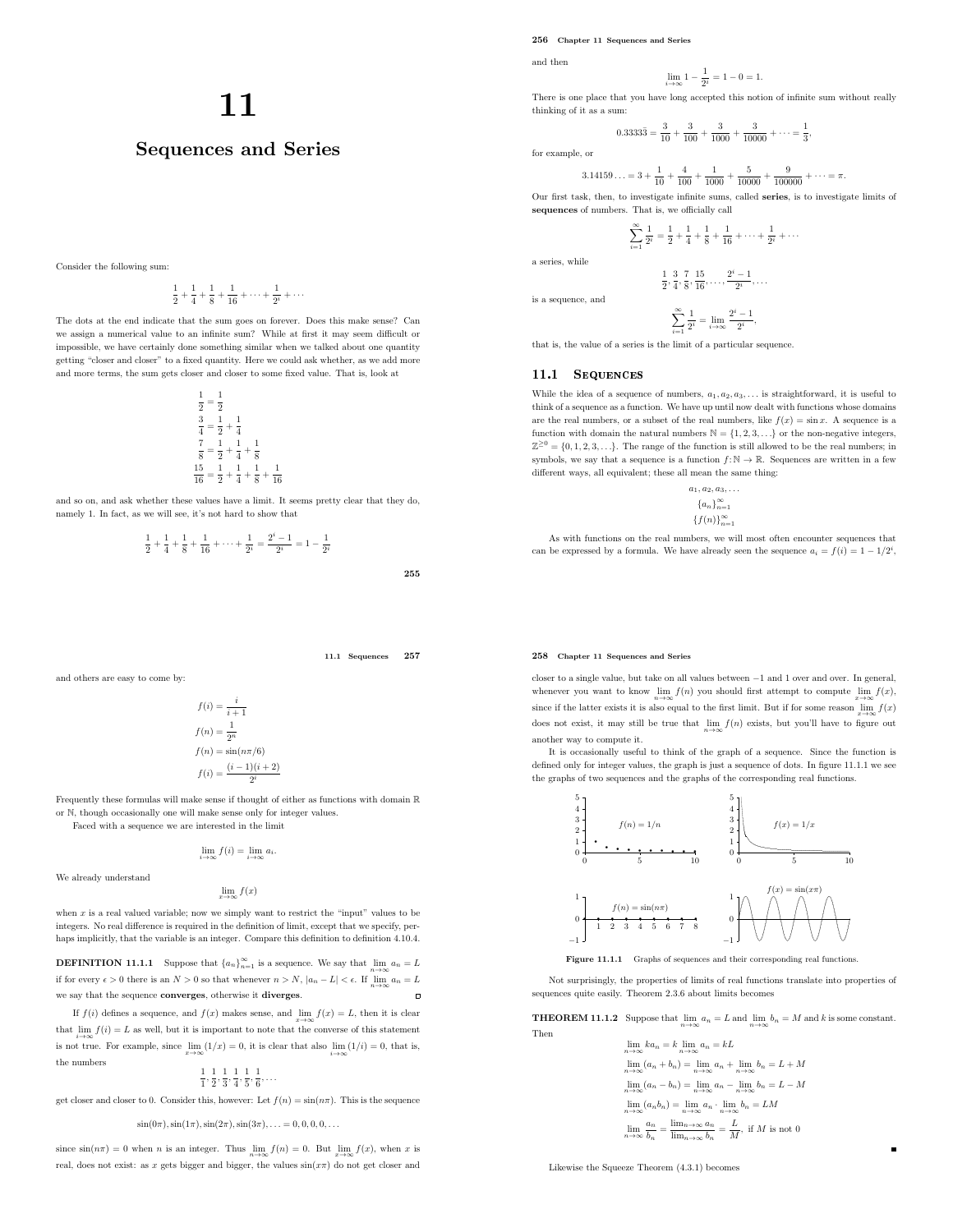$\Box$ 

 $\overline{a}$ 

 $\Box$ 

 $\Box$ 

**THEOREM 11.1.3** Suppose that  $a_n \leq b_n \leq c_n$  for all  $n > N$ , for some N. If  $\lim_{n \to \infty} a_n =$  $\lim_{n \to \infty} c_n = L$ , then  $\lim_{n \to \infty} b_n = L$ .

And a final useful fact:

**THEOREM 11.1.4**  $\lim_{n \to \infty} |a_n| = 0$  if and only if  $\lim_{n \to \infty} a_n = 0$ .

This says simply that the size of  $a_n$  gets close to zero if and only if  $a_n$  gets close to zero.

**EXAMPLE 11.1.5** Determine whether  $\left\{\frac{n}{n+1}\right\}_{n=0}^{\infty}$  converges or diverges. If it converges, compute the limit. Since this makes sense for real numbers we consider

$$
\lim_{x \to \infty} \frac{x}{x+1} = \lim_{x \to \infty} 1 - \frac{1}{x+1} = 1 - 0 = 1.
$$

Thus the sequence converges to 1.

**EXAMPLE 11.1.6** Determine whether  $\left\{\frac{\ln n}{n}\right\}$ n <sup>∞</sup> converges or diverges. If it con-<br> $\real^{n=1}$ verges, compute the limit. We compute

$$
\lim_{x \to \infty} \frac{\ln x}{x} = \lim_{x \to \infty} \frac{1/x}{1} = 0,
$$

using L'Hôpital's Rule. Thus the sequence converges to  $0.$ 

**EXAMPLE 11.1.7** Determine whether  $\{(-1)^n\}_{n=0}^{\infty}$  converges or diverges. If it converges, compute the limit. This does not make sense for all real exponents, but the sequence is easy to understand: it is

$$
1,-1,1,-1,1\ldots
$$

and clearly diverges

**EXAMPLE 11.1.8** Determine whether  $\{(-1/2)^n\}_{n=0}^{\infty}$  converges or diverges. If it converges, compute the limit. We consider the sequence  $\{ |(-1/2)^n| \}_{n=0}^{\infty} = \{ (1/2)^n \}_{n=0}^{\infty}$ . Then

$$
\lim_{x \to \infty} \left(\frac{1}{2}\right)^x = \lim_{x \to \infty} \frac{1}{2^x} = 0,
$$

so by theorem 11.1.4 the sequence converges to 0.

### 11.1 Sequences 261

THEOREM 11.1.12 If a sequence is bounded and monotonic then it converges.

We will not prove this; the proof appears in many calculus books. It is not hard to believe: suppose that a sequence is increasing and bounded, so each term is larger than the one before, yet never larger than some fixed value N. The terms must then get closer and closer to some value between  $a_0$  and N. It need not be N, since N may be a "too-generous" upper bound; the limit will be the smallest number that is above all of the terms  $a_i$ .

**EXAMPLE 11.1.13** All of the terms  $(2^{i} - 1)/2^{i}$  are less than 2, and the sequence is increasing. As we have seen, the limit of the sequence is 1: 1 is the smallest number that is bigger than all the terms in the sequence. Similarly, all of the terms  $(n+1)/n$  are bigger than 1/2, and the limit is 1: 1 is the largest number that is smaller than the terms of the sequence.

We don't actually need to know that a sequence is monotonic to apply this theorem it is enough to know that the sequence is "eventually" monotonic, that is, that at some point it becomes increasing or decreasing. For example, the sequence 10, 9, 8, 15, 3, 21, 4,  $3/4$ ,  $7/8$ ,  $15/16$ ,  $31/32$ ,  $\ldots$  is not increasing, because among the first few terms it is not. But starting with the term 3/4 it is increasing, so the theorem tells us that the sequence  $3/4, 7/8, 15/16, 31/32, \ldots$  converges. Since convergence depends only on what happens as n gets large, adding a few terms at the beginning can't turn a convergent sequence into a divergent one.

# **EXAMPLE 11.1.14** Show that  $\{n^{1/n}\}\$  converges.

We first show that this sequence is decreasing, that is, that  $n^{1/n} > (n+1)^{1/(n+1)}$ . Consider the real function  $f(x) = x^{1/x}$  when  $x \ge 1$ . We can compute the derivative,  $f'(x) =$  $x^{1/x}(1-\ln x)/x^2$ , and note that when  $x \ge 3$  this is negative. Since the function has negative slope,  $n^{1/n}$  >  $(n+1)^{1/(n+1)}$  when  $n \ge 3$ . Since all terms of the sequence are positive, the sequence is decreasing and bounded when  $n \geq 3$ , and so the sequence converges. (As it happens, we can compute the limit in this case, but we know it converges even without knowing the limit; see exercise 1.)  $\Box$ 

# **EXAMPLE 11.1.15** Show that  $\{n!/n^n\}$  converges.

Again we show that the sequence is decreasing, and since each term is positive the sequence converges. We can't take the derivative this time, as  $x!$  doesn't make sense for  $x$  real. But we note that if  $a_{n+1}/a_n < 1$  then  $a_{n+1} < a_n$ , which is what we want to know. So we look at  $a_{n+1}/a_n$ :

$$
\frac{a_{n+1}}{a_n}=\frac{(n+1)!}{(n+1)^{n+1}}\frac{n^n}{n!}=\frac{(n+1)!}{n!}\frac{n^n}{(n+1)^{n+1}}=\frac{n+1}{n+1}\bigg(\frac{n}{n+1}\bigg)^n=\bigg(\frac{n}{n+1}\bigg)^n<1.
$$

260 Chapter 11 Sequences and Series

**EXAMPLE 11.1.9** Determine whether  $\{(\sin n)/\sqrt{n}\}_{n=1}^{\infty}$  converges or diverges. If it converges, compute the limit. Since  $|\sin n| \leq 1$ ,  $0 \leq |\sin n/\sqrt{n}| \leq 1/\sqrt{n}$  and we can use theorem 11.1.3 with  $a_n = 0$  and  $c_n = 1/\sqrt{n}$ . Since  $\lim_{n \to \infty} a_n = \lim_{n \to \infty} c_n = 0$ ,  $\lim_{n \to \infty} \sin n/\sqrt{n} =$ 0 and the sequence converges to 0.  $\overline{a}$ 

**EXAMPLE 11.1.10** A particularly common and useful sequence is  $\{r^n\}_{n=0}^{\infty}$ , for various values of r. Some are quite easy to understand: If  $r = 1$  the sequence converges to 1 since every term is 1, and likewise if  $r = 0$  the sequence converges to 0. If  $r = -1$  this is the sequence of example 11.1.7 and diverges. If  $r > 1$  or  $r < -1$  the terms  $r^n$  get large without limit, so the sequence diverges. If  $0 < r < 1$  then the sequence converges to 0. If  $-1 < r < 0$  then  $|r^n| = |r|^n$  and  $0 < |r| < 1$ , so the sequence  $\{|r|^n\}_{n=0}^{\infty}$  converges to 0, so also  $\{r^n\}_{n=0}^\infty$  converges to 0. converges. In summary,  $\{r^n\}$  converges precisely when  $-1 < r < 1$  in which case

$$
\lim_{n \to \infty} r^n = \begin{cases} 0 & \text{if } -1 < r < 1 \\ 1 & \text{if } r = 1 \end{cases}
$$

 $\overline{a}$ 

 $\blacksquare$ 

 $\Box$ 

Sometimes we will not be able to determine the limit of a sequence, but we still would like to know whether it converges. In some cases we can determine this even without being able to compute the limit.

A sequence is called **increasing** or sometimes **strictly increasing** if  $a_i < a_{i+1}$  for all *i*. It is called **non-decreasing** or sometimes (unfortunately) **increasing** if  $a_i \leq a_{i+1}$ for all *i*. Similarly a sequence is **decreasing** if  $a_i > a_{i+1}$  for all *i* and **non-increasing** if  $a_i \ge a_{i+1}$  for all i. If a sequence has any of these properties it is called **monotonic**.

EXAMPLE 11.1.11 The sequence

$$
\left\{\frac{2^i-1}{2^i}\right\}_{i=1}^{\infty} = \frac{1}{2}, \frac{3}{4}, \frac{7}{8}, \frac{15}{16}, \dots,
$$
  

$$
\left\{\frac{n+1}{n}\right\}_{i=1}^{\infty} = \frac{2}{1}, \frac{3}{2}, \frac{4}{3}, \frac{5}{4}, \dots
$$

is decreasing.

is increasing, and

A sequence is **bounded above** if there is some number N such that  $a_n \leq N$  for every n, and **bounded below** if there is some number N such that  $a_n \geq N$  for every n. If a sequence is bounded above and bounded below it is **bounded**. If a sequence  $\{a_n\}_{n=0}^{\infty}$  is increasing or non-decreasing it is bounded below (by  $a_0$ ), and if it is decreasing or nonincreasing it is bounded above (by  $a_0$ ). Finally, with all this new terminology we can state an important theorem.

# 262 Chapter 11 Sequences and Series

(Again it is possible to compute the limit; see exercise 2.)

# Exercises 11.1.

1. Compute  $\lim_{x \to \infty} x^{1/x}$ .  $\Rightarrow$ 

- **2.** Use the squeeze theorem to show that  $\lim_{n \to \infty} \frac{n!}{n^n} = 0$ .
- **3.** Determine whether  $\{\sqrt{n+47} \sqrt{n}\}_{n=0}^{\infty}$  converges or diverges. If it converges, compute the
- limit. ⇒<br>
4. Determine whether  $\left\{\frac{n^2+1}{(n+1)^2}\right\}_{n=1}^{\infty}$ converges or diverges. If it converges, compute the limit.<br> $n=0$
- ⇒<br>5. Determine whether  $\left\{\frac{n+47}{\sqrt{n^2+3n}}\right\}_{n=1}^{\infty}$ converges or diverges. If it converges, compute the  $n=1$ limit. ⇒

**6.** Determine whether  $\left\{\frac{2^n}{n}\right\}$  $\left\{\frac{2^n}{n!}\right\}^{\infty}$ converges or diverges. <br>  $\Rightarrow$   $\displaystyle$ 

# 11.2 SERIES

While much more can be said about sequences, we now turn to our principal interest, series. Recall that a series, roughly speaking, is the sum of a sequence: if  $\{a_n\}_{n=0}^{\infty}$  is a sequence then the associated series is

$$
\sum_{i=0}^{\infty} a_i = a_0 + a_1 + a_2 + \cdots
$$

Associated with a series is a second sequence, called the sequence of partial sums  $\{s_n\}_{n=0}^{\infty}$ :

$$
s_n = \sum_{i=0}^n a_i.
$$

$$
s_0 = a_0, \quad s_1 = a_0 + a_1, \quad s_2 = a_0 + a_1 + a_2, \quad \dots
$$

A series converges if the sequence of partial sums converges, and otherwise the series diverges.

**EXAMPLE 11.2.1** If  $a_n = kx^n$ ,  $\sum_{n=0}^{\infty} a_n$  is called a **geometric series**. A typical partial

sum is

So

$$
s_n = k + kx + kx^2 + kx^3 + \dots + kx^n = k(1 + x + x^2 + x^3 + \dots + x^n).
$$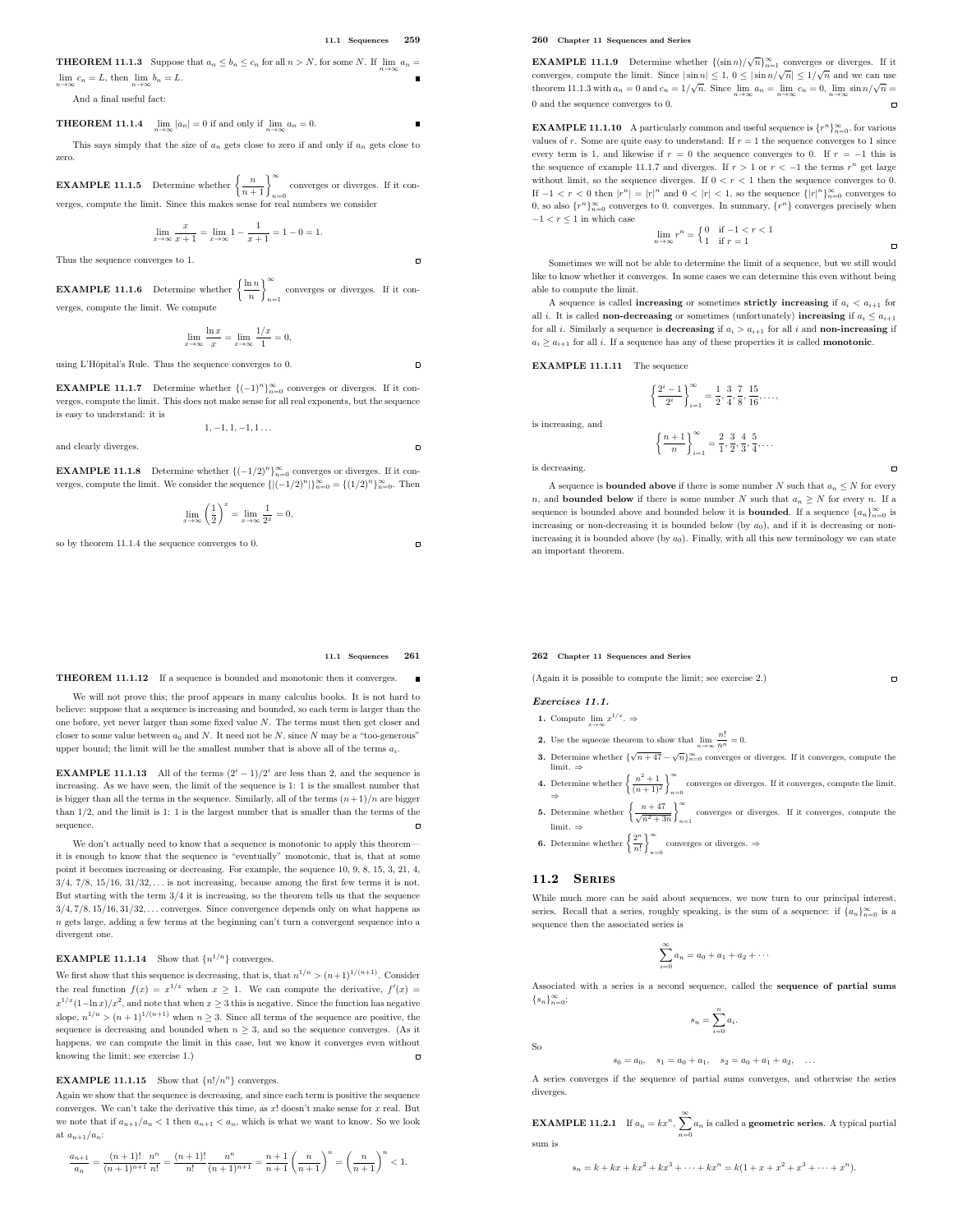11.2 Series 263

We note that  
\n
$$
s_n(1-x) = k(1+x+x^2+x^3+\cdots+x^n)(1-x)
$$
\n
$$
= k(1+x+x^2+x^3+\cdots+x^n)1 - k(1+x+x^2+x^3+\cdots+x^{n-1}+x^n)x
$$
\n
$$
= k(1+x+x^2+x^3+\cdots+x^n-x-x^2-x^3-\cdots-x^n-x^{n+1})
$$
\n
$$
= k(1-x^{n+1})
$$

so

$$
s_n(1-x) = k(1 - x^{n+1})
$$

$$
s_n = k \frac{1 - x^{n+1}}{1 - x}.
$$

If  $|x| < 1$ ,  $\lim_{n \to \infty} x^n = 0$  so

$$
\lim_{n \to \infty} s_n = \lim_{n \to \infty} k \frac{1 - x^{n+1}}{1 - x} = k \frac{1}{1 - x}.
$$

Thus, when  $|x| < 1$  the geometric series converges to  $k/(1-x)$ . When, for example,  $k = 1$ and  $x = 1/2$ .

$$
s_n = \frac{1 - (1/2)^{n+1}}{1 - 1/2} = \frac{2^{n+1} - 1}{2^n} = 2 - \frac{1}{2^n} \quad \text{and} \quad \sum_{n=0}^{\infty} \frac{1}{2^n} = \frac{1}{1 - 1/2} = 2.
$$

We began the chapter with the series

$$
\sum_{n=1}^\infty \frac{1}{2^n},
$$

namely, the geometric series without the first term 1. Each partial sum of this series is 1 less than the corresponding partial sum for the geometric series, so of course the limit is also one less than the value of the geometric series, that is,

$$
\sum_{n=1}^\infty \frac{1}{2^n} = 1.
$$

It is not hard to see that the following theorem follows from theorem 11.1.2.

**THEOREM 11.2.2** Suppose that  $\sum a_n$  and  $\sum b_n$  are convergent series, and c is a constant. Then

1. 
$$
\sum ca_n
$$
 is convergent and  $\sum ca_n = c \sum a_n$ 

11.2 Series 265

will just get larger and larger; indeed, after a bit longer the series starts to look very much like  $\cdots + 1 + 1 + 1 + 1 + \cdots$ , and of course if we add up enough 1's we can make the sum as large as we desire.  $\Box$ 

**EXAMPLE 11.2.5** Show that  $\sum_{n=1}^{\infty} \frac{1}{n^2}$  $n=1$  $\frac{1}{n}$  diverges.

Here the theorem does not apply:  $\lim_{n\to\infty} 1/n = 0$ , so it looks like perhaps the series converges. Indeed, if you have the fortitude (or the software) to add up the first 1000 terms you will find that

$$
\sum_{n=1}^{1000} \frac{1}{n} \approx 7.49,
$$

so it might be reasonable to speculate that the series converges to something in the neighborhood of 10. But in fact the partial sums do go to infinity; they just get big very, very slowly. Consider the following:

$$
\begin{aligned}1+\frac{1}{2}+\frac{1}{3}+\frac{1}{4}>1+\frac{1}{2}+\frac{1}{4}+\frac{1}{4}=1+\frac{1}{2}+\frac{1}{2}\\1+\frac{1}{2}+\frac{1}{3}+\frac{1}{4}+\frac{1}{5}+\frac{1}{6}+\frac{1}{7}+\frac{1}{8}>1+\frac{1}{2}+\frac{1}{4}+\frac{1}{4}+\frac{1}{8}+\frac{1}{8}+\frac{1}{8}+\frac{1}{8}=1+\frac{1}{2}+\frac{1}{2}+\frac{1}{2}\\1+\frac{1}{2}+\frac{1}{3}+\cdots+\frac{1}{16}>1+\frac{1}{2}+\frac{1}{4}+\frac{1}{4}+\frac{1}{8}+\cdots+\frac{1}{8}+\frac{1}{16}+\cdots+\frac{1}{16}=1+\frac{1}{2}+\frac{1}{2}+\frac{1}{2}+\frac{1}{2}\end{aligned}
$$

and so on. By swallowing up more and more terms we can always manage to add at least another 1/2 to the sum, and by adding enough of these we can make the partial sums as big as we like. In fact, it's not hard to see from this pattern that

$$
1 + \frac{1}{2} + \frac{1}{3} + \dots + \frac{1}{2^n} > 1 + \frac{n}{2},
$$

so to make sure the sum is over 100, for example, we'd add up terms until we get to around  $1/2^{198}$ , that is, about  $4 \cdot 10^{59}$  terms. This series,  $\sum (1/n)$ , is called the **harmonic** series.

Exercises 11.2.

\n- **1.** Explain why 
$$
\sum_{n=1}^{\infty} \frac{n^2}{2n^2 + 1}
$$
 diverges.  $\Rightarrow$
\n- **2.** Explain why  $\sum_{n=1}^{\infty} \frac{5}{2^{1/n} + 14}$  diverges.  $\Rightarrow$
\n- **3.** Explain why  $\sum_{n=1}^{\infty} \frac{3}{n}$  diverges.  $\Rightarrow$
\n

# 264 Chapter 11 Sequences and Series

2.  $\sum (a_n + b_n)$  is convergent and  $\sum (a_n + b_n) = \sum a_n + \sum b_n$ .

The converses of the two parts of this theorem are subtly different. Suppose that  $\sum a_n$  diverges; does  $\sum ca_n$  also diverge if c is non-zero? Yes: suppose instead that  $\sum ca_n$ converges; then by the theorem,  $\sum (1/c)ca_n$  converges, but this is the same as  $\sum a_n$ , which by assumption diverges. Hence  $\sum_{n=1}^{\infty} a_n$  also diverges. Note that we are applying the theorem with  $a_n$  replaced by  $ca_n$  and c replaced by  $(1/c)$ .

Now suppose that  $\sum a_n$  and  $\sum b_n$  diverge; does  $\sum (a_n + b_n)$  also diverge? Now the answer is no: Let  $a_n = 1$  and  $b_n = -1$ , so certainly  $\sum a_n$  and  $\sum b_n$  diverge. But  $\sum (a_n +$  $b_n$ ) =  $\sum(1 + -1)$  =  $\sum 0$  = 0. Of course, sometimes  $\sum(a_n + b_n)$  will also diverge, for example, if  $a_n = b_n = 1$ , then  $\sum (a_n + b_n) = \sum (1 + 1) = \sum 2$  diverges.

In general, the sequence of partial sums  $s_n$  is harder to understand and analyze than the sequence of terms  $a_n$ , and it is difficult to determine whether series converge and if so to what. Sometimes things are relatively simple, starting with the following.

# **THEOREM 11.2.3** If  $\sum a_n$  converges then  $\lim_{n\to\infty} a_n = 0$ .

**Proof.** Since  $\sum a_n$  converges,  $\lim_{n\to\infty} s_n = L$  and  $\lim_{n\to\infty} s_{n-1} = L$ , because this really says the same thing but "renumbers" the terms. By theorem 11.1.2,

$$
\lim_{n \to \infty} (s_n - s_{n-1}) = \lim_{n \to \infty} s_n - \lim_{n \to \infty} s_{n-1} = L - L = 0.
$$

But

$$
s_n - s_{n-1} = (a_0 + a_1 + a_2 + \dots + a_n) - (a_0 + a_1 + a_2 + \dots + a_{n-1}) = a_n,
$$
  
so as desired  $\lim_{n \to \infty} a_n = 0$ .

This theorem presents an easy divergence test: if given a series  $\sum a_n$  the limit  $\lim_{n\to\infty} a_n$ does not exist or has a value other than zero, the series diverges. Note well that the converse is *not* true: If  $\lim_{n\to\infty} a_n = 0$  then the series does not necessarily converge.

**EXAMPLE 11.2.4** Show that 
$$
\sum_{n=1}^{\infty} \frac{n}{n+1}
$$
 diverges.

We compute the limit:

 $\lim_{n\to\infty}\frac{n}{n+1}$  $\frac{n}{n+1} = 1 \neq 0.$ Looking at the first few terms perhaps makes it clear that the series has no chance of converging:

> 1  $\frac{1}{2} + \frac{2}{3}$  $\frac{2}{3} + \frac{3}{4}$  $\frac{3}{4} + \frac{4}{5}$  $\frac{1}{5} + \cdots$

266 Chapter 11 Sequences and Series

4. Compute 
$$
\sum_{n=0}^{\infty} \frac{4}{(-3)^n} - \frac{3}{3^n} \Rightarrow
$$
  
\n5. Compute 
$$
\sum_{n=0}^{\infty} \frac{3}{2^n} + \frac{4}{5^n} \Rightarrow
$$
  
\n6. Compute 
$$
\sum_{n=0}^{\infty} \frac{4^{n+1}}{5^n} \Rightarrow
$$
  
\n7. Compute 
$$
\sum_{n=0}^{\infty} \frac{3^{n+1}}{7^{n+1}} \Rightarrow
$$
  
\n8. Compute 
$$
\sum_{n=1}^{\infty} \left(\frac{3}{5}\right)^n \Rightarrow
$$
  
\n9. Compute 
$$
\sum_{n=1}^{\infty} \frac{3^n}{5^{n+1}} \Rightarrow
$$

# 11.3 The Integral Test

It is generally quite difficult, often impossible, to determine the value of a series exactly. In many cases it is possible at least to determine whether or not the series converges, and so we will spend most of our time on this problem.

If all of the terms  $a_n$  in a series are non-negative, then clearly the sequence of partial sums  $s_n$  is non-decreasing. This means that if we can show that the sequence of partial sums is bounded, the series must converge. We know that if the series converges, the terms  $a_n$  approach zero, but this does not mean that  $a_n \geq a_{n+1}$  for every  $n.$  Many useful and interesting series do have this property, however, and they are among the easiest to understand. Let's look at an example.

**EXAMPLE 11.3.1** Show that 
$$
\sum_{n=1}^{\infty} \frac{1}{n^2}
$$
 converges.

The terms  $1/n^2$  are positive and decreasing, and since  $\lim_{x\to\infty} 1/x^2 = 0$ , the terms  $1/n^2$ approach zero. We seek an upper bound for all the partial sums, that is, we want to find a number  $N$  so that  $s_n$   $\leq$   $N$  for every  $n.$  The upper bound is provided courtesy of integration, and is inherent in figure 11.3.1.

The figure shows the graph of  $y = 1/x^2$  together with some rectangles that lie completely below the curve and that all have base length one. Because the heights of the rectangles are determined by the height of the curve, the areas of the rectangles are  $1/1^2$ ,  $1/2^2$ ,  $1/3^2$ , and so on—in other words, exactly the terms of the series. The partial sum  $s_n$  is simply the sum of the areas of the first n rectangles. Because the rectangles all lie between the curve and the x-axis, any sum of rectangle areas is less than the corresponding

$$
f_{\rm{max}}
$$

 $\overline{a}$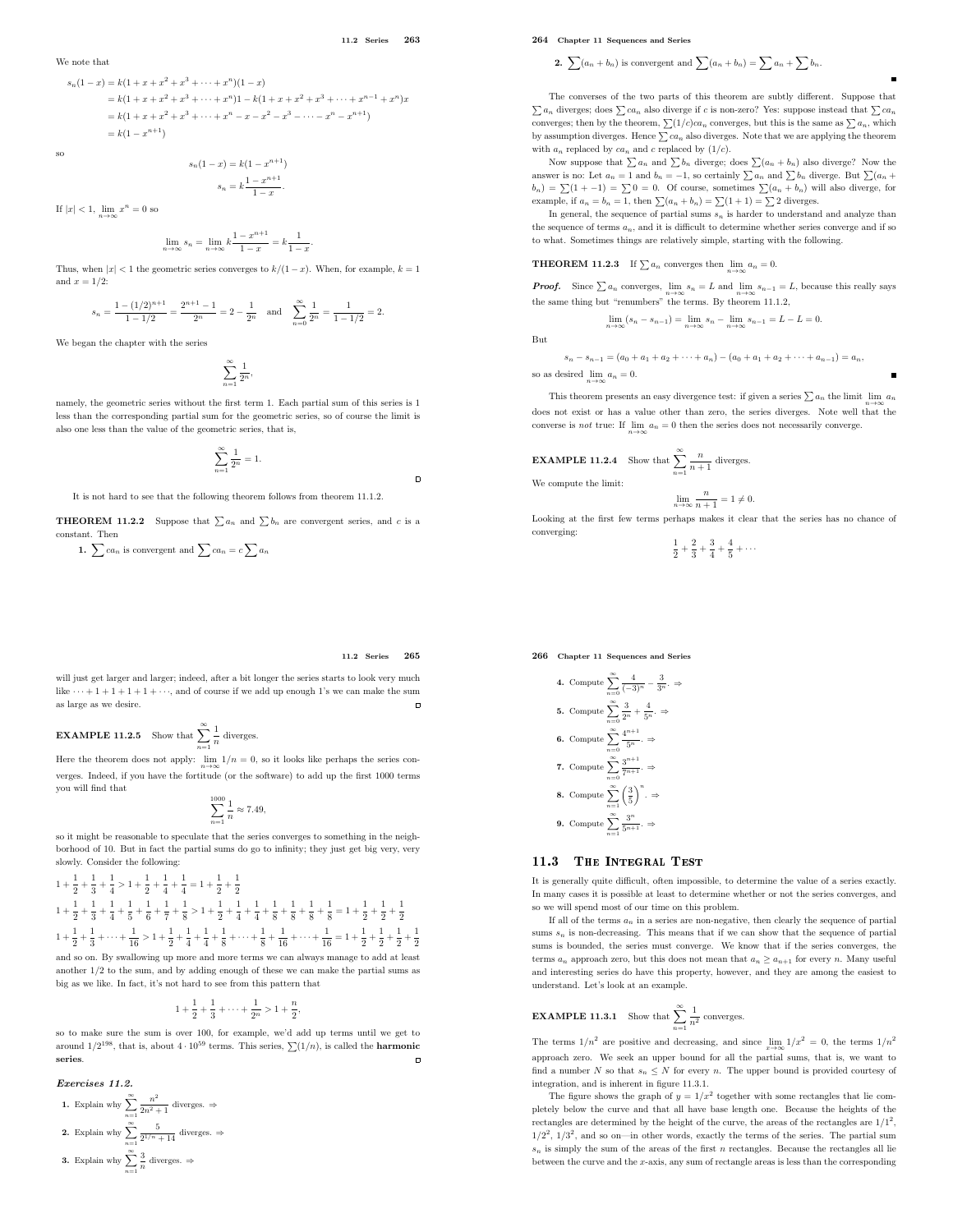11.3 The Integral Test 267



**Figure 11.3.1** Graph of  $y = 1/x^2$  with rectangles.

 $\boldsymbol{0}$ 

 $s_n$ 

1

2

area under the curve, and so of course any sum of rectangle areas is less than the area under the entire curve, that is, all the way to infinity. There is a bit of trouble at the left end, where there is an asymptote, but we can work around that easily. Here it is:

$$
= \frac{1}{1^2} + \frac{1}{2^2} + \frac{1}{3^2} + \dots + \frac{1}{n^2} < 1 + \int_1^n \frac{1}{x^2} dx < 1 + \int_1^\infty \frac{1}{x^2} dx = 1 + 1 = 2,
$$

recalling that we computed this improper integral in section 9.7. Since the sequence of partial sums  $s_n$  is increasing and bounded above by 2, we know that  $\lim_{n\to\infty} s_n = L \leq 2$ , and so the series converges to some number at most 2. In fact, it is possible, though difficult, to show that  $L = \pi^2/6 \approx 1.6$ .

We already know that  $\sum 1/n$  diverges. What goes wrong if we try to apply this technique to it? Here's the calculation:

$$
s_n = \frac{1}{1} + \frac{1}{2} + \frac{1}{3} + \dots + \frac{1}{n} < 1 + \int_1^n \frac{1}{x} \, dx < 1 + \int_1^\infty \frac{1}{x} \, dx = 1 + \infty.
$$

The problem is that the improper integral doesn't converge. Note well that this does not prove that  $\sum 1/n$  diverges, just that this particular calculation fails to prove that it converges. A slight modification, however, allows us to prove in a second way that  $\sum 1/n$ diverges.

EXAMPLE 11.3.2 Consider a slightly altered version of figure 11.3.1, shown in figure 11.3.2.

The rectangles this time are above the curve, that is, each rectangle completely contains the corresponding area under the curve. This means that

$$
s_n = \frac{1}{1} + \frac{1}{2} + \frac{1}{3} + \dots + \frac{1}{n} > \int_1^{n+1} \frac{1}{x} dx = \ln x \Big|_1^{n+1} = \ln(n+1).
$$

As n gets bigger,  $\ln(n + 1)$  goes to infinity, so the sequence of partial sums  $s_n$  must also go to infinity, so the harmonic series diverges.  $\Box$  268 Chapter 11 Sequences and Series



The important fact that clinches this example is that

$$
\lim_{n \to \infty} \int_{1}^{n+1} \frac{1}{x} dx = \infty,
$$

which we can rewrite as

$$
\int_{1}^{\infty} \frac{1}{x} \, dx = \infty.
$$

So these two examples taken together indicate that we can prove that a series converges or prove that it diverges with a single calculation of an improper integral. This is known as the integral test, which we state as a theorem.

**THEOREM 11.3.3** Suppose that  $f(x) > 0$  and is decreasing on the infinite interval  $[k, ∞)$  (for some  $k ≥ 1$ ) and that  $a_n = f(n)$ . Then the series  $\sum^{\infty} a_n$  converges if and only

 $n=1$ 

if the improper integral  $\int_1^\infty f(x) dx$  converges.

 $\sum 1/n^p$ . If  $p \le 0$ ,  $\lim_{n \to \infty} 1/n^p \ne 0$ , so the series diverges. For positive values of p we can The two examples we have seen are called  $p$ -series; a  $p$ -series is any series of the form determine precisely which series converge.

**THEOREM 11.3.4** A *p*-series with  $p > 0$  converges if and only if  $p > 1$ .

**Proof.** We use the integral test; we have already done  $p = 1$ , so assume that  $p \neq 1$ .

$$
\int_{1}^{\infty} \frac{1}{x^{p}} dx = \lim_{D \to \infty} \frac{x^{1-p}}{1-p} \bigg|_{1}^{D} = \lim_{D \to \infty} \frac{D^{1-p}}{1-p} - \frac{1}{1-p}.
$$

If  $p > 1$  then  $1 - p < 0$  and  $\lim_{D \to \infty} D^{1-p} = 0$ , so the integral converges. If  $0 < p < 1$  then  $1 - p > 0$  and  $\lim_{D \to \infty} D^{1-p} = \infty$ , so the integral diverges.

# 11.3 The Integral Test 269

 $\Box$ 

 $\overline{a}$ 

**EXAMPLE 11.3.5** Show that 
$$
\sum_{n=1}^{\infty} \frac{1}{n^3}
$$
 converges.

We could of course use the integral test, but now that we have the theorem we may simply note that this is a  $p\text{-series}$  with  $p>1.$ 

**EXAMPLE 11.3.6** Show that 
$$
\sum_{n=1}^{\infty} \frac{5}{n^4}
$$
 converges.

We know that if  $\sum_{n=1}^{\infty} 1/n^4$  converges then  $\sum_{n=1}^{\infty} 5/n^4$  also converges, by theorem 11.2.2. Since

$$
\sum_{n=1}^{\infty} 1/n^4
$$
 is a convergent  $p$ -series,  $\sum_{n=1}^{\infty} 5/n^4$  converges also.

**EXAMPLE 11.3.7** Show that 
$$
\sum_{n=1}^{\infty} \frac{5}{\sqrt{n}}
$$
 diverges.

This also follows from theorem 11.2.2: Since  $\sum_{n=1}^{\infty} \frac{1}{\sqrt{n}}$  is a *p*-series with  $p = 1/2 < 1$ , it  $n=1$ 

diverges, and so does 
$$
\sum_{n=1}^{\infty} \frac{5}{\sqrt{n}}
$$
.

Since it is typically difficult to compute the value of a series exactly, a good approximation is frequently required. In a real sense, a good approximation is only as good as we know it is, that is, while an approximation may in fact be good, it is only valuable in practice if we can guarantee its accuracy to some degree. This guarantee is usually easy to come by for series with decreasing positive terms.

**EXAMPLE 11.3.8** Approximate 
$$
\sum 1/n^2
$$
 to two decimal places.

Referring to figure 11.3.1, if we approximate the sum by  $\sum_{n=1}^{N}1/n^2$ , the error we make is  $n=1$ 

the total area of the remaining rectangles, all of which lie under the curve  $1/x^2$  from  $x = N$ out to infinity. So we know the true value of the series is larger than the approximation, and no bigger than the approximation plus the area under the curve from  $N$  to infinity. Roughly, then, we need to find  $N$  so that

$$
\int_N^{\infty} \frac{1}{x^2} \, dx < 1/100.
$$

# 270 Chapter 11 Sequences and Series

We can compute the integral:

$$
\int_{N}^{\infty} \frac{1}{x^2} \, dx = \frac{1}{N}
$$

,

so  $N = 100$  is a good starting point. Adding up the first 100 terms gives approximately 1.634983900, and that plus 1/100 is 1.644983900, so approximating the series by the value halfway between these will be at most  $1/200 = 0.005$  in error. The midpoint is 1.639983900, but while this is correct to  $\pm 0.005$ , we can't tell if the correct two-decimal approximation is 1.63 or 1.64. We need to make  $N$  big enough to reduce the guaranteed error, perhaps to around 0.004 to be safe, so we would need  $1/N \approx 0.008$ , or  $N = 125$ . Now the sum of the first 125 terms is approximately 1.636965982, and that plus 0.008 is 1.644965982 and the point halfway between them is 1.640965982. The true value is then 1.640965982±0.004, and all numbers in this range round to 1.64, so 1.64 is correct to two decimal places. We have mentioned that the true value of this series can be shown to be  $\pi^2/6 \approx 1.644934068$  which rounds down to 1.64 (just barely) and is indeed below the upper bound of 1.644965982. again just barely. Frequently approximations will be even better than the "guaranteed" accuracy, but not always, as this example demonstrates.  $\Box$ 

# Exercises 11.3.

Determine whether each series converges or diverges.

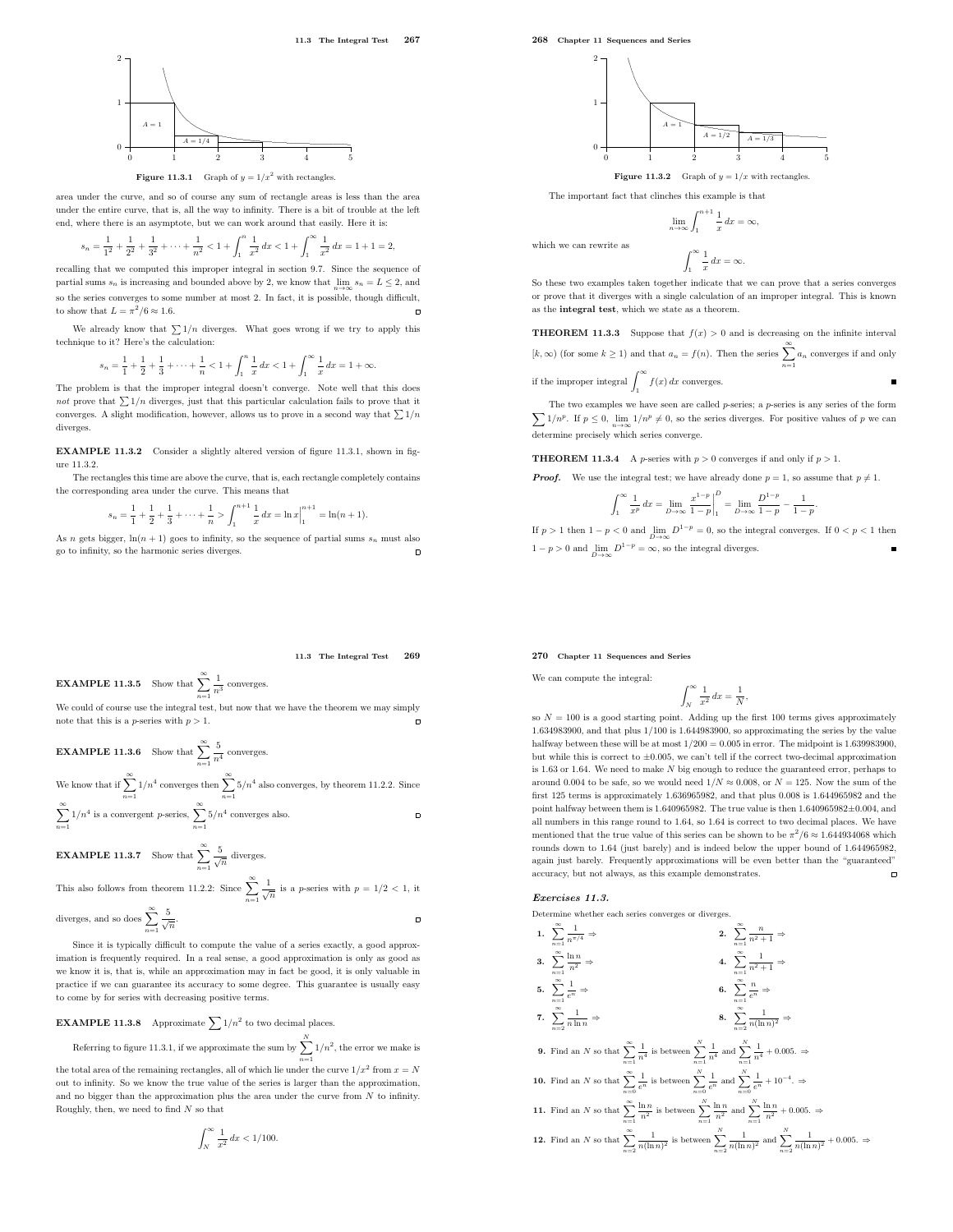# 11.4 Alternating Series

Next we consider series with both positive and negative terms, but in a regular pattern: they alternate, as in the alternating harmonic series for example:

$$
\sum_{n=1}^{\infty} \frac{(-1)^{n-1}}{n} = \frac{1}{1} + \frac{-1}{2} + \frac{1}{3} + \frac{-1}{4} + \dots = \frac{1}{1} - \frac{1}{2} + \frac{1}{3} - \frac{1}{4} + \dots
$$

In this series the sizes of the terms decrease, that is,  $\left\vert a_{n}\right\vert$  forms a decreasing sequence, but this is not required in an alternating series. As with positive term series, however, when the terms do have decreasing sizes it is easier to analyze the series, much easier, in fact, than positive term series. Consider pictorially what is going on in the alternating harmonic series, shown in figure 11.4.1. Because the sizes of the terms  $a_n$  are decreasing, the partial sums  $s_1$ ,  $s_3$ ,  $s_5$ , and so on, form a decreasing sequence that is bounded below by  $s_2$ , so this sequence must converge. Likewise, the partial sums  $s_2$ ,  $s_4$ ,  $s_6$ , and so on, form an increasing sequence that is bounded above by  $s_1$ , so this sequence also converges. Since all the even numbered partial sums are less than all the odd numbered ones, and since the "jumps" (that is, the  $a_i$  terms) are getting smaller and smaller, the two sequences must converge to the same value, meaning the entire sequence of partial sums  $s_1, s_2, s_3, \ldots$ converges as well.



Figure 11.4.1 The alternating harmonic series.

There's nothing special about the alternating harmonic series—the same argument works for any alternating sequence with decreasing size terms. The alternating series test is worth calling a theorem.

**THEOREM 11.4.1** Suppose that  $\{a_n\}_{n=1}^{\infty}$  is a non-increasing sequence of positive numbers and  $\lim_{n\to\infty} a_n = 0$ . Then the alternating series  $\sum_{n=0}^{\infty} (-1)^{n-1} a_n$  converges.

**Proof.** The odd numbered partial sums,  $s_1$ ,  $s_3$ ,  $s_5$ , and so on, form a non-increasing sequence, because  $s_{2k+3} = s_{2k+1} - a_{2k+2} + a_{2k+3} \le s_{2k+1}$ , since  $a_{2k+2} \ge a_{2k+3}$ . This

 $n=1$ 

11.5 Comparison Tests 273

⇒

272 Chapter 11 Sequences and Series

sequence is bounded below by  $s_2$ , so it must converge, say  $\lim_{k\to\infty} s_{2k+1} = L$ . Likewise, the partial sums  $s_2$ ,  $s_4$ ,  $s_6$ , and so on, form a non-decreasing sequence that is bounded above by  $s_1$ , so this sequence also converges, say  $\lim_{k\to\infty} s_{2k} = M$ . Since  $\lim_{n\to\infty} a_n = 0$  and  $s_{2k+1} = s_{2k} + a_{2k+1}$ 

$$
L = \lim_{k \to \infty} s_{2k+1} = \lim_{k \to \infty} (s_{2k} + a_{2k+1}) = \lim_{k \to \infty} s_{2k} + \lim_{k \to \infty} a_{2k+1} = M + 0 = M,
$$

so  $L = M$ , the two sequences of partial sums converge to the same limit, and this means the entire sequence of partial sums also converges to L.

Another useful fact is implicit in this discussion. Suppose that

$$
L = \sum_{n=1}^{\infty} (-1)^{n-1} a_n
$$

and that we approximate  $L$  by a finite part of this sum, say

$$
L\approx \sum_{n=1}^N(-1)^{n-1}a_n.
$$

Because the terms are decreasing in size, we know that the true value of  $L$  must be between this approximation and the next one, that is, between

$$
\sum_{n=1}^{N} (-1)^{n-1} a_n \quad \text{and} \quad \sum_{n=1}^{N+1} (-1)^{n-1} a_n.
$$

Depending on whether  $N$  is odd or even, the second will be larger or smaller than the first.

EXAMPLE 11.4.2 Approximate the alternating harmonic series to one decimal place. We need to go roughly to the point at which the next term to be added or subtracted is 1/10. Adding up the first nine and the first ten terms we get approximately 0.746 and 0.646. These are 1/10 apart, but it is not clear how the correct value would be rounded. It turns out that we are able to settle the question by computing the sums of the first eleven and twelve terms, which give 0.737 and 0.653, so correct to one place the value is 0.7.  $\blacksquare$ 

We have considered alternating series with first index 1, and in which the first term is positive, but a little thought shows this is not crucial. The same test applies to any similar

series, such as 
$$
\sum_{n=0}^{\infty} (-1)^n a_n, \sum_{n=1}^{\infty} (-1)^n a_n, \sum_{n=17}^{\infty} (-1)^n a_n
$$
, etc.

# 274 Chapter 11 Sequences and Series

Sometimes, even when the integral test applies, comparison to a known series is easier, so it's generally a good idea to think about doing a comparison before doing the integral test.

**EXAMPLE 11.5.2** Does 
$$
\sum_{n=1}^{\infty} \frac{|\sin n|}{n^2}
$$
 converge?

We can't apply the integral test here, because the terms of this series are not decreasing. Just as in the previous example, however,

$$
\frac{|\sin n|}{n^2} \le \frac{1}{n^2},
$$

because  $|\sin n| \leq 1$ . Once again the partial sums are non-decreasing and bounded above by  $\sum 1/n^2 = L$ , so the new series converges.  $\Box$ 

Like the integral test, the comparison test can be used to show both convergence and divergence. In the case of the integral test, a single calculation will confirm whichever is the case. To use the comparison test we must first have a good idea as to convergence or divergence and pick the sequence for comparison accordingly.

**EXAMPLE 11.5.3** Does 
$$
\sum_{n=2}^{\infty} \frac{1}{\sqrt{n^2 - 3}}
$$
 converge?

so that

We observe that the  $-3$  should have little effect compared to the  $n^2$  inside the square root, and therefore guess that the terms are enough like  $1/\sqrt{n^2} = 1/n$  that the series should diverge. We attempt to show this by comparison to the harmonic series. We note that

$$
\frac{1}{\sqrt{n^2 - 3}} > \frac{1}{\sqrt{n^2}} = \frac{1}{n},
$$

$$
s_n = \frac{1}{\sqrt{2^2 - 3}} + \frac{1}{\sqrt{3^2 - 3}} + \dots + \frac{1}{\sqrt{n^2 - 3}} > \frac{1}{2} + \frac{1}{3} + \dots + \frac{1}{n} = t_n,
$$

where  $t_n$  is 1 less than the corresponding partial sum of the harmonic series (because we start at  $n = 2$  instead of  $n = 1$ ). Since  $\lim_{n \to \infty} t_n = \infty$ ,  $\lim_{n \to \infty} s_n = \infty$  as well.  $\Box$ 

So the general approach is this: If you believe that a new series is convergent, attempt to find a convergent series whose terms are larger than the terms of the new series; if you believe that a new series is divergent, attempt to find a divergent series whose terms are smaller than the terms of the new series.

$$
Exercises~11.4.
$$

Determine whether the following series converge or diverge.

\n1. 
$$
\sum_{n=1}^{\infty} \frac{(-1)^{n-1}}{2n+5} \Rightarrow
$$

\n2. 
$$
\sum_{n=4}^{\infty} \frac{(-1)^{n-1}}{\sqrt{n-3}} \Rightarrow
$$

\n3. 
$$
\sum_{n=1}^{\infty} (-1)^{n-1} \frac{n}{3n-2} \Rightarrow
$$

\n4. 
$$
\sum_{n=1}^{\infty} (-1)^{n-1} \frac{\ln n}{n}
$$

\n5. Approximate 
$$
\sum_{n=1}^{\infty} (-1)^{n-1} \frac{1}{n^3}
$$
 to two decimal places. ⇒

\n6. Approximate 
$$
\sum_{n=1}^{\infty} (-1)^{n-1} \frac{1}{n^4}
$$
 to two decimal places. ⇒

# 11.5 COMPARISON TESTS

As we begin to compile a list of convergent and divergent series, new ones can sometimes be analyzed by comparing them to ones that we already understand.

**EXAMPLE 11.5.1** Does 
$$
\sum_{n=2}^{\infty} \frac{1}{n^2 \ln n}
$$
 converge?

The obvious first approach, based on what we know, is the integral test. Unfortunately, we can't compute the required antiderivative. But looking at the series, it would appear that it must converge, because the terms we are adding are smaller than the terms of a p-series, that is

$$
\frac{1}{n^2\ln n}<\frac{1}{n^2},
$$

when  $n \geq 3$ . Since adding up the terms  $1/n^2$  doesn't get "too big", the new series "should" also converge. Let's make this more precise.

The series 
$$
\sum_{n=2}^{\infty} \frac{1}{n^2 \ln n}
$$
 converges if and only if  $\sum_{n=3}^{\infty} \frac{1}{n^2 \ln n}$  converges—all we've done is

dropped the initial term. We know that  $\sum_{n=1}^{\infty} \frac{1}{n^2}$  converges. Looking at two typical partial  $n=3$ sums:

$$
s_n = \frac{1}{3^2 \ln 3} + \frac{1}{4^2 \ln 4} + \frac{1}{5^2 \ln 5} + \dots + \frac{1}{n^2 \ln n} < \frac{1}{3^2} + \frac{1}{4^2} + \frac{1}{5^2} + \dots + \frac{1}{n^2} = t_n.
$$

Since the p-series converges, say to L, and since the terms are positive,  $t_n < L$ . Since the terms of the new series are positive, the  $s_n$  form an increasing sequence and  $s_n < t_n < L$ for all *n*. Hence the sequence  $\{s_n\}$  is bounded and so converges.  $\Box$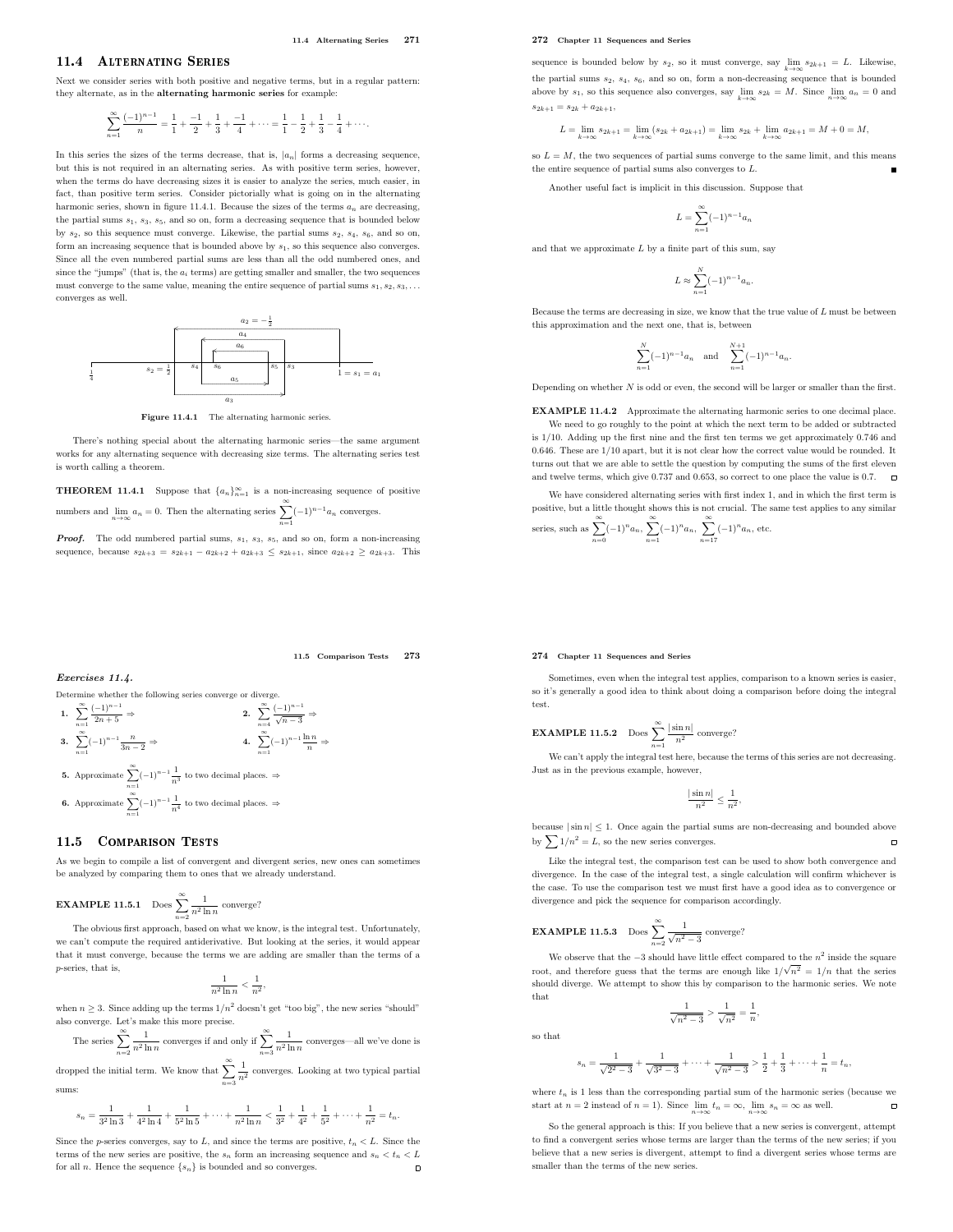**EXAMPLE 11.5.4** Does 
$$
\sum_{n=1}^{\infty} \frac{1}{\sqrt{n^2 + 3}}
$$
 converge?

Just as in the last example, we guess that this is very much like the harmonic series and so diverges. Unfortunately,

 $\frac{1}{\sqrt{n^2+3}} < \frac{1}{n}$ n ,

so we can't compare the series directly to the harmonic series. A little thought leads us to

$$
\frac{1}{\sqrt{n^2+3}} > \frac{1}{\sqrt{n^2+3n^2}} = \frac{1}{2n},
$$

so if  $\sum 1/(2n)$  diverges then the given series diverges. But since  $\sum 1/(2n) = (1/2)\sum 1/n$ , theorem 11.2.2 implies that it does indeed diverge.

For reference we summarize the comparison test in a theorem.

**THEOREM 11.5.5** Suppose that  $a_n$  and  $b_n$  are non-negative for all n and that  $a_n \leq b_n$ when  $n \geq N$ , for some N.

If 
$$
\sum_{n=0}^{\infty} b_n
$$
 converges, so does  $\sum_{n=0}^{\infty} a_n$ .  
If  $\sum_{n=0}^{\infty} a_n$  diverges, so does  $\sum_{n=0}^{\infty} b_n$ .

Exercises 11.5.

Determine whether the series converge or diverge.

1. 
$$
\sum_{n=1}^{\infty} \frac{1}{2n^2 + 3n + 5} \Rightarrow
$$
  
\n2. 
$$
\sum_{n=2}^{\infty} \frac{1}{2n^2 + 3n - 5} \Rightarrow
$$
  
\n3. 
$$
\sum_{n=1}^{\infty} \frac{1}{2n^2 - 3n - 5} \Rightarrow
$$
  
\n4. 
$$
\sum_{n=1}^{\infty} \frac{3n + 4}{2n^2 + 3n + 5} \Rightarrow
$$
  
\n5. 
$$
\sum_{n=1}^{\infty} \frac{3n^2 + 4}{2n^2 + 3n + 5} \Rightarrow
$$
  
\n6. 
$$
\sum_{n=1}^{\infty} \frac{\ln n}{n} \Rightarrow
$$
  
\n7. 
$$
\sum_{n=1}^{\infty} \frac{\ln n}{n^3} \Rightarrow
$$
  
\n8. 
$$
\sum_{n=1}^{\infty} \frac{1}{\ln n} \Rightarrow
$$
  
\n9. 
$$
\sum_{n=1}^{\infty} \frac{3^n}{2^n + 5^n} \Rightarrow
$$
  
\n10. 
$$
\sum_{n=1}^{\infty} \frac{3^n}{2^n + 3^n} \Rightarrow
$$

276 Chapter 11 Sequences and Series

# 11.6 ABSOLUTE CONVERGENCE

Roughly speaking there are two ways for a series to converge: As in the case of  $\sum 1/n^2$ , the individual terms get small very quickly, so that the sum of all of them stays finite, or, as in the case of  $\sum (-1)^{n-1}/n$ , the terms don't get small fast enough  $(\sum 1/n$  diverges), but a mixture of positive and negative terms provides enough cancellation to keep the sum finite. You might guess from what we've seen that if the terms get small fast enough to do the job, then whether or not some terms are negative and some positive the series converges.

**THEOREM 11.6.1** If 
$$
\sum_{n=0}^{\infty} |a_n|
$$
 converges, then  $\sum_{n=0}^{\infty} a_n$  converges.

**Proof.** Note that  $0 \le a_n + |a_n| \le 2|a_n|$  so by the comparison test  $\sum_{n=0}^{\infty} (a_n + |a_n|)$  converges. Now

$$
\sum_{n=0}^{\infty} (a_n + |a_n|) - \sum_{n=0}^{\infty} |a_n| = \sum_{n=0}^{\infty} a_n + |a_n| - |a_n| = \sum_{n=0}^{\infty} a_n
$$

converges by theorem 11.2.2.

So given a series  $\sum a_n$  with both positive and negative terms, you should first ask whether  $\sum |a_n|$  converges. This may be an easier question to answer, because we have tests that apply specifically to series with non-negative terms. If  $\sum |a_n|$  converges then you know that  $\sum a_n$  converges as well. If  $\sum |a_n|$  diverges then it still may be true that  $\sum a_n$  converges—you will have to do more work to decide the question. Another way to think of this result is: it is (potentially) easier for  $\sum a_n$  to converge than for  $\sum |a_n|$  to converge, because the latter series cannot take advantage of cancellation.

If  $\sum |a_n|$  converges we say that  $\sum a_n$  converges **absolutely**; to say that  $\sum a_n$  converges absolutely is to say that any cancellation that happens to come along is not really needed, as the terms already get small so fast that convergence is guaranteed by that alone. If  $\sum a_n$  converges but  $\sum |a_n|$  does not, we say that  $\sum a_n$  converges **conditionally**. For example  $\sum_{n=1}^{\infty} (-1)^{n-1} \frac{1}{n^2}$  converges absolutely, while  $\sum_{n=1}^{\infty} (-1)^{n-1} \frac{1}{n}$  $\frac{1}{n}$  converges conditionally.

**EXAMPLE 11.6.2** Does 
$$
\sum_{n=2}^{\infty} \frac{\sin n}{n^2}
$$
 converge?

# 278 Chapter 11 Sequences and Series

begins to look as if each term is 1/5 of the previous term. We have seen series that behave like this:

$$
\sum_{n=0}^{\infty} \frac{1}{5^n} = \frac{5}{4},
$$

a geometric series. So we might try comparing the given series to some variation of this geometric series. This is possible, but a bit messy. We can in effect do the same thing, but bypass most of the unpleasant work.

The key is to notice that

then when  $n$  is big enough

$$
\lim_{n \to \infty} \frac{a_{n+1}}{a_n} = \lim_{n \to \infty} \frac{(n+1)^5 5^n}{5^{n+1} n^5} = \lim_{n \to \infty} \frac{(n+1)^5 1}{n^5 5} = 1 \cdot \frac{1}{5} = \frac{1}{5}.
$$

This is really just what we noticed above, done a bit more officially: in the long run, each term is one fifth of the previous term. Now pick some number between 1/5 and 1, say 1/2. Because

$$
\lim_{n \to \infty} \frac{a_{n+1}}{a_n} = \frac{1}{5},
$$
  
a, say  $n \ge N$  for some N,

$$
\frac{a_{n+1}}{a_n} < \frac{1}{2} \quad \text{and} \quad a_{n+1} < \frac{a_n}{2}.
$$

So  $a_{N+1} < a_N/2$ ,  $a_{N+2} < a_{N+1}/2 < a_N/4$ ,  $a_{N+3} < a_{N+2}/2 < a_{N+1}/4 < a_N/8$ , and so on. The general form is  $a_{N+k} < a_N/2^k$ . So if we look at the series

$$
\sum_{k=0}^{\infty} a_{N+k} = a_N + a_{N+1} + a_{N+2} + a_{N+3} + \cdots + a_{N+k} + \cdots,
$$

its terms are less than or equal to the terms of the sequence

$$
a_N + \frac{a_N}{2} + \frac{a_N}{4} + \frac{a_N}{8} + \dots + \frac{a_N}{2^k} + \dots = \sum_{k=0}^{\infty} \frac{a_N}{2^k} = 2a_N.
$$

So by the comparison test,  $\sum_{n=1}^{\infty} a_{N+k}$  converges, and this means that  $\sum_{n=1}^{\infty} a_n$  converges,  $_{k=0}$  $n=0$ since we've just added the fixed number  $a_0 + a_1 + \cdots + a_{N-1}$ .

Under what circumstances could we do this? What was crucial was that the limit of  $a_{n+1}/a_n$ , say L, was less than 1 so that we could pick a value r so that  $L < r < 1$ . The fact that  $L < r \left( \frac{1}{5} < \frac{1}{2} \right)$  in our example) means that we can compare the series  $\sum a_n$ to  $\sum r^n$ , and the fact that  $r < 1$  guarantees that  $\sum r^n$  converges. That's really all that is

# 11.7 The Ratio and Root Tests 277

⇒

In example 11.5.2 we saw that  $\sum_{n=2}^{\infty}$  $\frac{|\sin n|}{n^2}$  converges, so the given series converges absolutely.  $\Box$ 

**EXAMPLE 11.6.3** Does  $\sum_{n=0}^{\infty} (-1)^n \frac{3n+4}{2n^2+3n+5}$  converge? Taking the absolute value,  $\sum_{n=0}^{\infty}$  $\frac{3n+4}{2n^2+3n+5}$  diverges by comparison to  $\sum_{n=1}^{\infty}$ 3  $\frac{0}{10n}$ , so if the series converges it does so conditionally. It is true that  $\lim_{n\to\infty}(3n+4)/(2n^2+3n+5)=0$ ,

so to apply the alternating series test we need to know whether the terms are decreasing. If we let  $f(x) = (3x+4)/(2x^2+3x+5)$  then  $f'(x) = -(6x^2+16x-3)/(2x^2+3x+5)^2$ , and it is not hard to see that this is negative for  $x \geq 1$ , so the series is decreasing and by the alternating series test it converges.

# Exercises 11.6.

Determine whether each series converges absolutely, converges conditionally, or diverges.

1. 
$$
\sum_{n=1}^{\infty} (-1)^{n-1} \frac{1}{2n^2 + 3n + 5} \Rightarrow
$$
  
\n2. 
$$
\sum_{n=1}^{\infty} (-1)^{n-1} \frac{3n^2 + 4}{2n^2 + 3n + 5}
$$
  
\n3. 
$$
\sum_{n=1}^{\infty} (-1)^{n-1} \frac{\ln n}{n} \Rightarrow
$$
  
\n4. 
$$
\sum_{n=1}^{\infty} (-1)^{n-1} \frac{\ln n}{n} \Rightarrow
$$
  
\n5. 
$$
\sum_{n=2}^{\infty} (-1)^n \frac{\ln n}{n} \Rightarrow
$$
  
\n6. 
$$
\sum_{n=0}^{\infty} (-1)^n \frac{3^n}{2^n + 5^n} \Rightarrow
$$
  
\n7. 
$$
\sum_{n=0}^{\infty} (-1)^n \frac{3^n}{2^n + 3^n} \Rightarrow
$$
  
\n8. 
$$
\sum_{n=1}^{\infty} (-1)^{n-1} \frac{\arctan n}{n} \Rightarrow
$$

Does the series  $\sum_{n=1}^{\infty} \frac{n^5}{5^n}$ with the integral test or the comparison test, but there is an easier way. Consider what  $\frac{\pi}{5^n}$  converge? It is possible, but a bit unpleasant, to approach this

happens as we move from one term to the next in this series:

$$
\cdots + \frac{n^5}{5^n} + \frac{(n+1)^5}{5^{n+1}} + \cdots
$$

The denominator goes up by a factor of 5,  $5^{n+1} = 5 \cdot 5^n$ , but the numerator goes up by much less:  $(n+1)^5 = n^5 + 5n^4 + 10n^3 + 10n^2 + 5n + 1$ , which is much less than  $5n^5$  when n is large, because  $5n^4$  is much less than  $n^5$ . So we might guess that in the long run it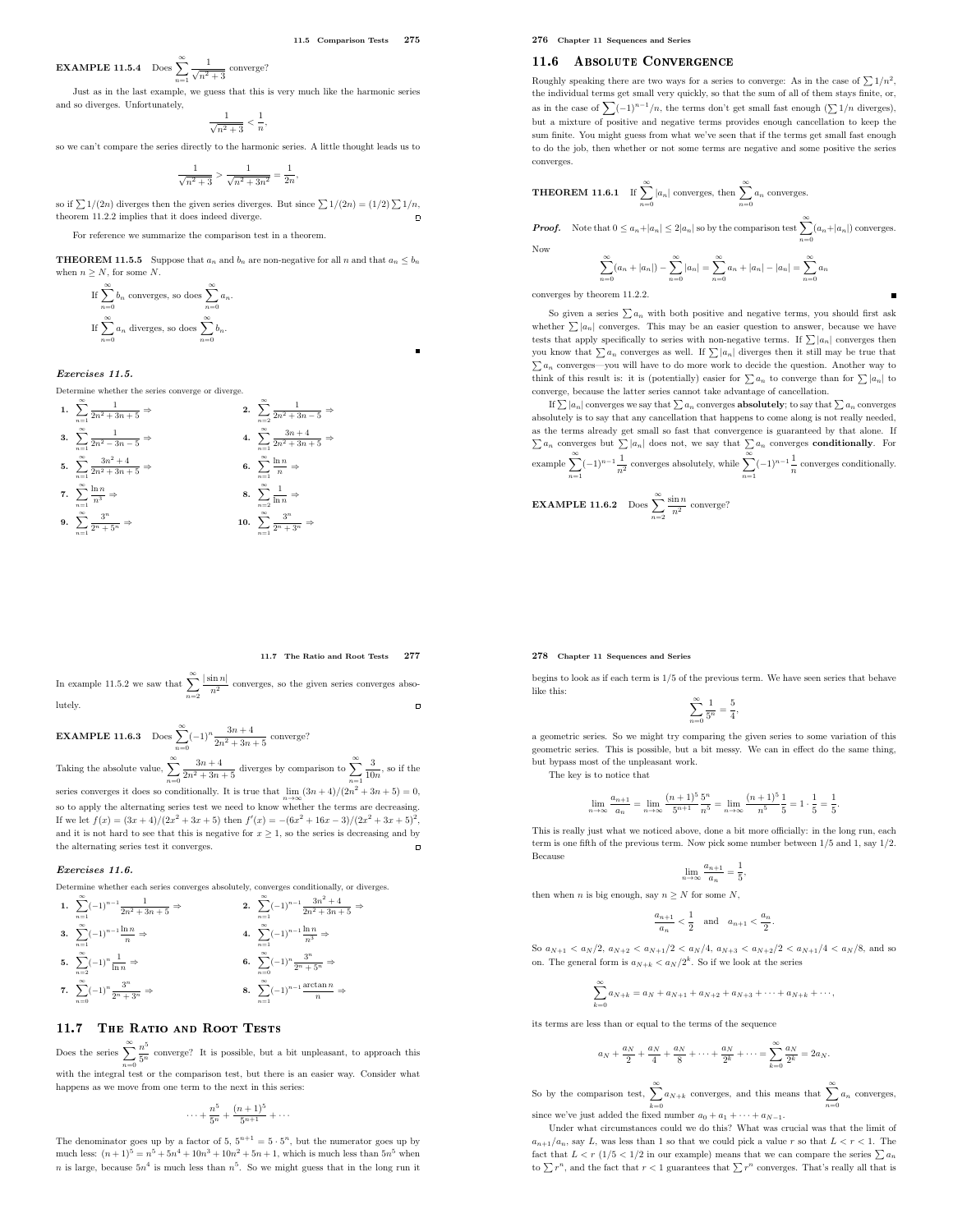required to make the argument work. We also made use of the fact that the terms of the series were positive; in general we simply consider the absolute values of the terms and we end up testing for absolute convergence.

**THEOREM 11.7.1** The Ratio Test Suppose that  $\lim_{n \to \infty} |a_{n+1}/a_n| = L$ . If  $L < 1$ the series  $\sum a_n$  converges absolutely, if  $L > 1$  the series diverges, and if  $L = 1$  this test gives no information.

**Proof.** The example above essentially proves the first part of this, if we simply replace  $1/5$  by L and  $1/2$  by r. Suppose that  $L > 1$ , and pick r so that  $1 < r < L$ . Then for  $n > N$ , for some N,

$$
\frac{|a_{n+1}|}{|a_n|}>r\quad\text{and}\quad |a_{n+1}|>r|a_n|.
$$

This implies that  $|a_{N+k}| > r^k |a_N|$ , but since  $r > 1$  this means that  $\lim_{k \to \infty} |a_{N+k}| \neq 0$ , which means also that  $\lim_{n\to\infty} a_n \neq 0$ . By the divergence test, the series diverges.

To see that we get no information when  $L = 1$ , we need to exhibit two series with  $L=1,$  one that converges and one that diverges. It is easy to see that  $\sum 1/n^2$  and  $\sum 1/n$ do the job.

EXAMPLE 11.7.2 The ratio test is particularly useful for series involving the factorial function. Consider  $\sum_{n=0}^{\infty} 5^n/n!$ .

$$
\lim_{n \to \infty} \frac{5^{n+1}}{(n+1)!} \frac{n!}{5^n} = \lim_{n \to \infty} \frac{5^{n+1}}{5^n} \frac{n!}{(n+1)!} = \lim_{n \to \infty} 5 \frac{1}{(n+1)} = 0.
$$

Since  $0 < 1$ , the series converges.

 $n=0$ 

A similar argument, which we will not do, justifies a similar test that is occasionally easier to apply.

**THEOREM 11.7.3** The Root Test Suppose that  $\lim_{n\to\infty} |a_n|^{1/n} = L$ . If  $L < 1$  the series  $\sum a_n$  converges absolutely, if  $L > 1$  the series diverges, and if  $L = 1$  this test gives no information.

The proof of the root test is actually easier than that of the ratio test, and is a good exercise.

**EXAMPLE 11.7.4** Analyze 
$$
\sum_{n=0}^{\infty} \frac{5^n}{n^n}.
$$

11.8 Power Series 281

 $\Box$ 

 $\overline{a}$ 

series

$$
\sum_{n=0}^{\infty} kx^n
$$

is a function, namely, the function  $k/(1-x)$ , as long as  $|x| < 1$ . While  $k/(1-x)$  is a reasonably easy function to deal with, the more complicated  $\sum kx^n$  does have its attractions: it appears to be an infinite version of one of the simplest function types—a polynomial. This leads naturally to the questions: Do other functions have representations as series? Is there an advantage to viewing them in this way?

The geometric series has a special feature that makes it unlike a typical polynomial the coefficients of the powers of  $x$  are the same, namely  $k$ . We will need to allow more general coefficients if we are to get anything other than the geometric series.

DEFINITION 11.8.1 A power series has the form

$$
\sum_{n=0}^{\infty} a_n x^n,
$$

with the understanding that  $a_n$  may depend on  $n$  but not on  $x$ .

EXAMPLE 11.8.2  $\sum_{n=1}^{\infty}$  $x^n$  $\frac{1}{n}$  is a power series. We can investigate convergence using the ratio test:

$$
\lim_{n \to \infty} \frac{|x|^{n+1}}{n+1} \frac{n}{|x|^n} = \lim_{n \to \infty} |x| \frac{n}{n+1} = |x|.
$$

Thus when  $|x| < 1$  the series converges and when  $|x| > 1$  it diverges, leaving only two values in doubt. When  $x = 1$  the series is the harmonic series and diverges; when  $x = -1$  it is the alternating harmonic series (actually the negative of the usual alternating harmonic series) and converges. Thus, we may think of  $\sum_{n=1}^{\infty}$  $x^n$  $\frac{n}{n}$  as a function from the interval  $[-1, 1)$  to the real numbers.  $\Box$ 

A bit of thought reveals that the ratio test applied to a power series will always have the same nice form. In general, we will compute

$$
\lim_{n\to\infty}\frac{|a_{n+1}||x|^{n+1}}{|a_n||x|^n}=\lim_{n\to\infty}|x|\frac{|a_{n+1}|}{|a_n|}=|x|\lim_{n\to\infty}\frac{|a_{n+1}|}{|a_n|}=L|x|,
$$

assuming that  $\lim |a_{n+1}|/|a_n|$  exists. Then the series converges if  $L|x| < 1$ , that is, if  $|x| < 1/L$ , and diverges if  $|x| > 1/L$ . Only the two values  $x = \pm 1/L$  require further

# 280 Chapter 11 Sequences and Series

The ratio test turns out to be a bit difficult on this series (try it). Using the root test:

 $\blacksquare$ 

$$
\lim_{n\to\infty}\left(\frac{5^n}{n^n}\right)^{1/n}=\lim_{n\to\infty}\frac{(5^n)^{1/n}}{(n^n)^{1/n}}=\lim_{n\to\infty}\frac{5}{n}=0.
$$

Since  $0 < 1$ , the series converges.

The root test is frequently useful when  $n$  appears as an exponent in the general term of the series.

# Exercises 11.7.

- **1.** Compute  $\lim_{n\to\infty} |a_{n+1}/a_n|$  for the series  $\sum 1/n^2$ .
- **2.** Compute  $\lim_{n\to\infty} |a_{n+1}/a_n|$  for the series  $\sum 1/n$ .
- **3.** Compute  $\lim_{n\to\infty} |a_n|^{1/n}$  for the series  $\sum 1/n^2$ .
- **4.** Compute  $\lim_{n\to\infty} |a_n|^{1/n}$  for the series  $\sum 1/n$ .

Determine whether the series converge.

5. 
$$
\sum_{n=0}^{\infty} (-1)^n \frac{3^n}{5^n} \Rightarrow
$$
  
6. 
$$
\sum_{n=1}^{\infty} \frac{n!}{n^n} \Rightarrow
$$
  
7. 
$$
\sum_{n=1}^{\infty} \frac{n^5}{n^n} \Rightarrow
$$
  
8. 
$$
\sum_{n=1}^{\infty} \frac{(n!)^2}{n^n} \Rightarrow
$$

9. Prove theorem 11.7.3, the root test.

# 11.8 POWER SERIES

Recall that we were able to analyze all geometric series "simultaneously" to discover that

$$
\sum_{n=0}^{\infty} kx^n = \frac{k}{1-x}
$$

,

if  $|x| < 1$ , and that the series diverges when  $|x| \ge 1$ . At the time, we thought of x as an unspecified constant, but we could just as well think of it as a variable, in which case the

# 282 Chapter 11 Sequences and Series

investigation. Thus the series will definitely define a function on the interval  $(-1/L, 1/L)$ , and perhaps will extend to one or both endpoints as well. Two special cases deserve mention: if  $L = 0$  the limit is 0 no matter what value x takes, so the series converges for all x and the function is defined for all real numbers. If  $L = \infty$ , then for any non-zero value of x the limit is infinite, so the series converges only when  $x = 0$ . The value  $1/L$ is called the radius of convergence of the series, and the interval on which the series converges is the interval of convergence.

Consider again the geometric series,

$$
\sum_{n=0}^{\infty} x^n = \frac{1}{1-x}.
$$

Whatever benefits there might be in using the series form of this function are only available to us when  $x$  is between  $-1$  and 1. Frequently we can address this shortcoming by modifying the power series slightly. Consider this series:

$$
\sum_{n=0}^{\infty} \frac{(x+2)^n}{3^n} = \sum_{n=0}^{\infty} \left(\frac{x+2}{3}\right)^n = \frac{1}{1 - \frac{x+2}{3}} = \frac{3}{1-x},
$$

because this is just a geometric series with x replaced by  $(x+2)/3$ . Multiplying both sides by  $1/3$  gives

$$
\sum_{n=0}^{\infty} \frac{(x+2)^n}{3^{n+1}} = \frac{1}{1-x},
$$

the same function as before. For what values of x does this series converge? Since it is a geometric series, we know that it converges when

> $|x + 2|/3 < 1$  $|x + 2| < 3$  $-3 < x + 2 < 3$  $-5 < r < 1$ .

So we have a series representation for  $1/(1-x)$  that works on a larger interval than before, at the expense of a somewhat more complicated series. The endpoints of the interval of convergence now are −5 and 1, but note that they can be more compactly described as  $-2 \pm 3$ . We say that 3 is the radius of convergence, and we now say that the series is centered at  $-2.$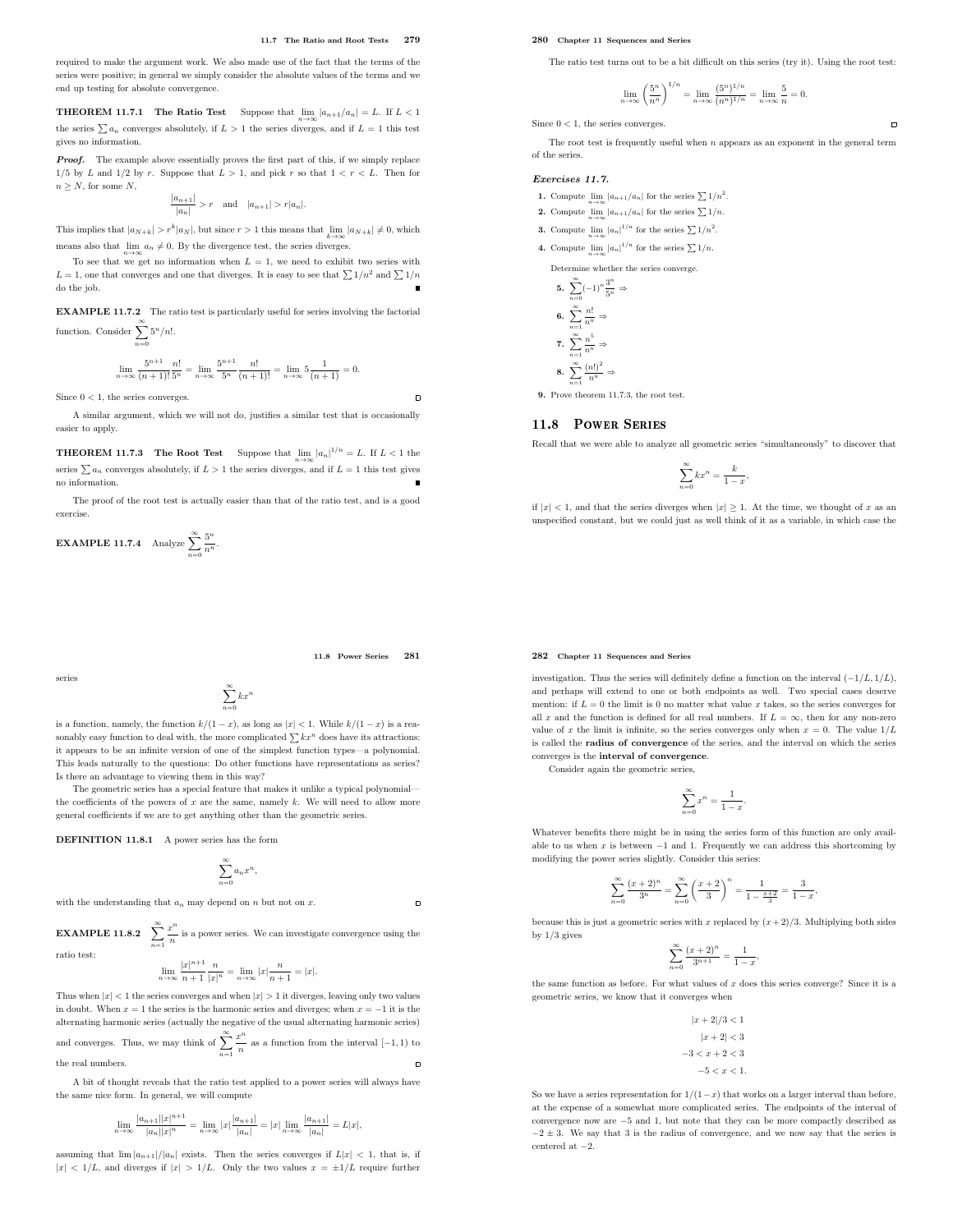$\overline{a}$ 

DEFINITION 11.8.3 A power series centered at a has the form

$$
\sum_{n=0}^{\infty} a_n (x-a)^n,
$$

with the understanding that  $a_n$  may depend on n but not on x.

### Exercises 11.8.

Find the radius and interval of convergence for each series. In exercises 3 and 4, do not attempt to determine whether the endpoints are in the interval of convergence.

1. 
$$
\sum_{n=0}^{\infty} nx^n \Rightarrow
$$
  
\n2. 
$$
\sum_{n=0}^{\infty} \frac{x^n}{n!} \Rightarrow
$$
  
\n3. 
$$
\sum_{n=1}^{\infty} \frac{n!}{n^n} x^n \Rightarrow
$$
  
\n4. 
$$
\sum_{n=1}^{\infty} \frac{n!}{n^n} (x-2)^n \Rightarrow
$$
  
\n5. 
$$
\sum_{n=1}^{\infty} \frac{(n!)^2}{n^n} (x-2)^n \Rightarrow
$$
  
\n6. 
$$
\sum_{n=1}^{\infty} \frac{(x+5)^n}{n(n+1)} \Rightarrow
$$

# 11.9 CALCULUS WITH POWER SERIES

Now we know that some functions can be expressed as power series, which look like infinite polynomials. Since calculus, that is, computation of derivatives and antiderivatives, is easy for polynomials, the obvious question is whether the same is true for infinite series. The answer is yes:

**THEOREM 11.9.1** Suppose the power series  $f(x) = \sum_{n=1}^{\infty} a_n(x-a)^n$  has radius of  $n=0$ convergence R. Then

$$
f'(x) = \sum_{n=0}^{\infty} na_n (x - a)^{n-1},
$$

$$
\int f(x) dx = C + \sum_{n=0}^{\infty} \frac{a_n}{n+1} (x - a)^{n+1}
$$

,

and these two series have radius of convergence  $R$  as well.

EXAMPLE 11.9.2 Starting with the geometric series:

$$
\frac{1}{1-x} = \sum_{n=0}^{\infty} x^n
$$

$$
\int \frac{1}{1-x} dx = -\ln|1-x| = \sum_{n=0}^{\infty} \frac{1}{n+1} x^{n+1}
$$

$$
\ln|1-x| = \sum_{n=0}^{\infty} -\frac{1}{n+1} x^{n+1}
$$

when  $|x| < 1$ . The series does not converge when  $x = 1$  but does converge when  $x = -1$ or  $1 - x = 2$ . The interval of convergence is  $[-1, 1)$ , or  $0 < 1 - x \le 2$ , so we can use the series to represent  $ln(x)$  when  $0 < x \leq 2$ . For example

$$
\ln(3/2) = \ln(1 - -1/2) = \sum_{n=0}^{\infty} (-1)^n \frac{1}{n+1} \frac{1}{2^{n+1}}
$$

and so

$$
\ln(3/2) \approx \frac{1}{2} - \frac{1}{8} + \frac{1}{24} - \frac{1}{64} + \frac{1}{160} - \frac{1}{384} + \frac{1}{896} = \frac{909}{2240} \approx 0.406.
$$

Because this is an alternating series with decreasing terms, we know that the true value is between 909/2240 and 909/2240 − 1/2048 = 29053/71680  $\approx$  .4053, so correct to two decimal places the value is 0.41.

What about  $ln(9/4)$ ? Since  $9/4$  is larger than 2 we cannot use the series directly, but

$$
\ln(9/4) = \ln((3/2)^2) = 2\ln(3/2) \approx 0.82,
$$

so in fact we get a lot more from this one calculation than first meets the eye. To estimate the true value accurately we actually need to be a bit more careful. When we multiply by two we know that the true value is between 0.8106 and 0.812, so rounded to two decimal places the true value is 0.81.  $\Box$ 

# Exercises 11.9.

1. Find a series representation for ln 2.  $\Rightarrow$ 

286 Chapter 11 Sequences and Series

is called the **Maclaurin series** for  $f$ .

a function f, the series

- **2.** Find a power series representation for  $1/(1-x)^2$ .  $\Rightarrow$
- **3.** Find a power series representation for  $2/(1-x)^3$ .  $\Rightarrow$
- 4. Find a power series representation for  $1/(1-x)^3$ . What is the radius of convergence? ⇒

So if a function  $f$  can be represented by a series, we know just what series it is. Given

**EXAMPLE 11.10.1** Find the Maclaurin series for  $f(x) = 1/(1-x)$ . We need to

 $f(x) = (1 - x)^{-1}$  $f'(x) = (1-x)^{-2}$  $f''(x) = 2(1-x)^{-3}$  $f'''(x) = 6(1-x)^{-4}$  $f^{(4)}(x) = 4!(1-x)^{-5}$ . . .  $f^{(n)}(x) = n!(1-x)^{-n-1}$ 

 $\sum_{n=0}^{\infty}$  $f^{(n)}(0)$  $rac{1}{n!}x^n$ 

**5.** Find a power series representation for  $\int \ln(1-x) dx$ .  $\Rightarrow$ 

compute the derivatives of  $f$  (and hope to spot a pattern).

# 11.10 Taylor Series 285

# 11.10 Taylor Series

We have seen that some functions can be represented as series, which may give valuable information about the function. So far, we have seen only those examples that result from manipulation of our one fundamental example, the geometric series. We would like to start with a given function and produce a series to represent it, if possible.

Suppose that  $f(x) = \sum_{n=0}^{\infty} a_n x^n$  on some interval of convergence. Then we know that we can compute derivatives of  $f$  by taking derivatives of the terms of the series. Let's look at the first few in general:

$$
f'(x) = \sum_{n=1}^{\infty} n a_n x^{n-1} = a_1 + 2a_2 x + 3a_3 x^2 + 4a_4 x^3 + \cdots
$$
  

$$
f''(x) = \sum_{n=2}^{\infty} n(n-1) a_n x^{n-2} = 2a_2 + 3 \cdot 2a_3 x + 4 \cdot 3a_4 x^2 + \cdots
$$
  

$$
f'''(x) = \sum_{n=3}^{\infty} n(n-1)(n-2) a_n x^{n-3} = 3 \cdot 2a_3 + 4 \cdot 3 \cdot 2a_4 x + \cdots
$$

By examining these it's not hard to discern the general pattern. The kth derivative must be

$$
f^{(k)}(x) = \sum_{n=k}^{\infty} n(n-1)(n-2)\cdots(n-k+1)a_n x^{n-k}
$$
  
=  $k(k-1)(k-2)\cdots(2)(1)a_k + (k+1)(k)\cdots(2)a_{k+1}x + (k+2)(k+1)\cdots(3)a_{k+2}x^2 + \cdots$ 

We can shrink this quite a bit by using factorial notation:

$$
f^{(k)}(x) = \sum_{n=k}^{\infty} \frac{n!}{(n-k)!} a_n x^{n-k} = k! a_k + (k+1)! a_{k+1} x + \frac{(k+2)!}{2!} a_{k+2} x^2 + \cdots
$$

Now substitute  $x = 0$ :

$$
f^{(k)}(0) = k!a_k + \sum_{n=k+1}^{\infty} \frac{n!}{(n-k)!} a_n 0^{n-k} = k!a_k,
$$

and solve for  $a_k$ :

$$
a_k=\frac{f^{(k)}(0)}{k!}.
$$

Note the special case, obtained from the series for f itself, that gives  $f(0) = a_0$ .

So

$$
\frac{f^{(n)}(0)}{n!} = \frac{n!(1-0)^{-n-1}}{n!} = 1
$$

$$
\sum_{n=0}^{\infty} 1 \cdot x^n = \sum_{n=0}^{\infty} x^n,
$$

the geometric series.

and the Maclaurin series is

A warning is in order here. Given a function f we may be able to compute the Maclaurin series, but that does not mean we have found a series representation for  $f$ . We still need to know where the series converges, and if, where it converges, it converges to  $f(x)$ . While for most commonly encountered functions the Maclaurin series does indeed converge to f on some interval, this is not true of all functions, so care is required.

As a practical matter, if we are interested in using a series to approximate a function, we will need some finite number of terms of the series. Even for functions with messy derivatives we can compute these using computer software like Sage. If we want to know the whole series, that is, a typical term in the series, we need a function whose derivatives fall into a pattern that we can discern. A few of the most important functions are fortunately very easy.

 $\overline{a}$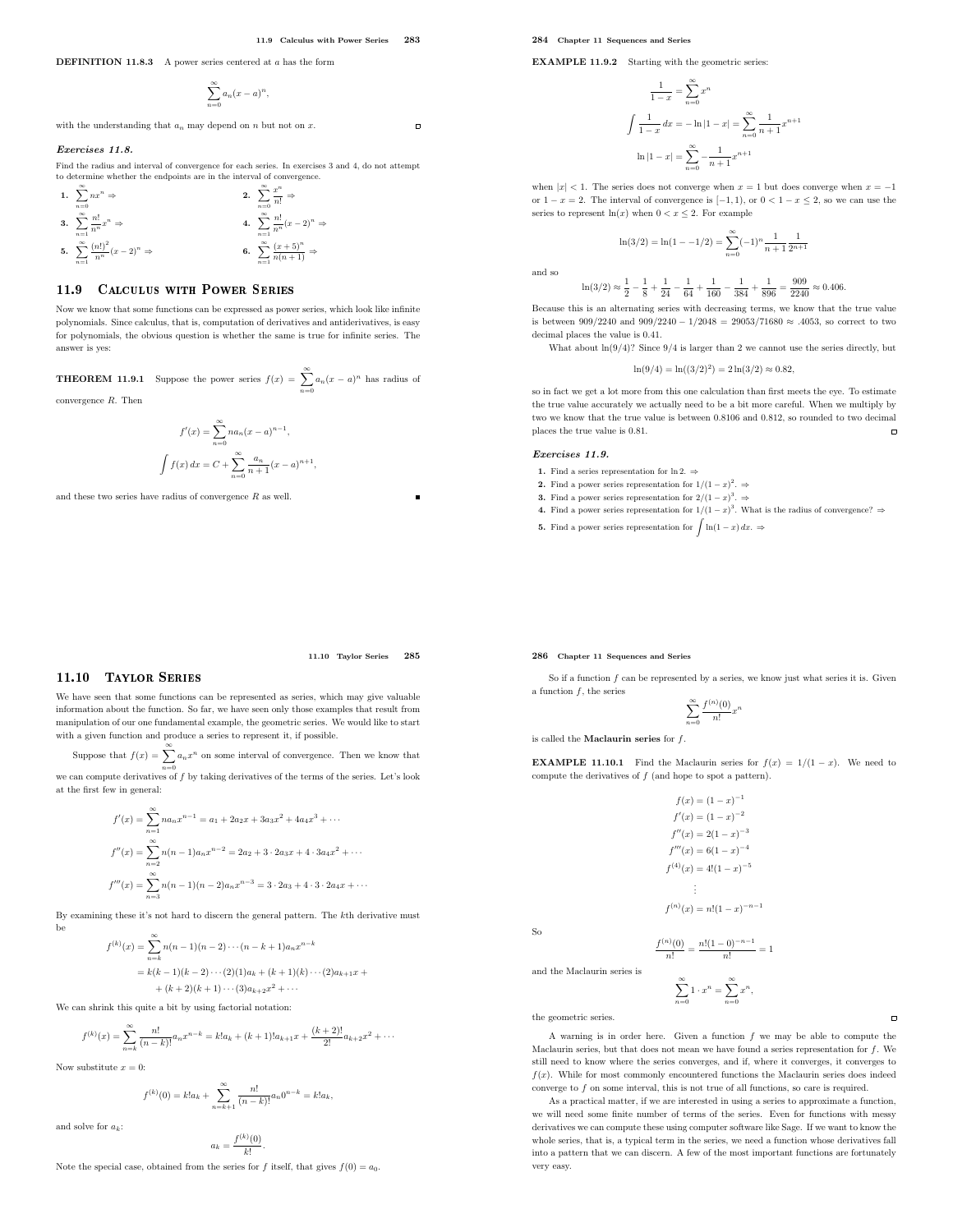$\Box$ 

 $\Box$ 

**EXAMPLE 11.10.2** Find the Maclaurin series for  $\sin x$ .

The derivatives are quite easy:  $f'(x) = \cos x$ ,  $f''(x) = -\sin x$ ,  $f'''(x) = -\cos x$ ,  $f^{(4)}(x) = \sin x$ , and then the pattern repeats. We want to know the derivatives at zero: 1, 0,  $-1$ , 0, 1, 0,  $-1$ , 0,..., and so the Maclaurin series is

$$
x - \frac{x^3}{3!} + \frac{x^5}{5!} - \dots = \sum_{n=0}^{\infty} (-1)^n \frac{x^{2n+1}}{(2n+1)!}.
$$

We should always determine the radius of convergence:

$$
\lim_{n \to \infty} \frac{|x|^{2n+3}}{(2n+3)!} \frac{(2n+1)!}{|x|^{2n+1}} = \lim_{n \to \infty} \frac{|x|^2}{(2n+3)(2n+2)} = 0,
$$

so the series converges for every  $x$ . Since it turns out that this series does indeed converge to  $\sin x$  everywhere, we have a series representation for  $\sin x$  for every x.

Sometimes the formula for the *n*th derivative of a function  $f$  is difficult to discover, but a combination of a known Maclaurin series and some algebraic manipulation leads easily to the Maclaurin series for  $f$ .

# **EXAMPLE 11.10.3** Find the Maclaurin series for  $x \sin(-x)$ .

To get from  $\sin x$  to  $x \sin(-x)$  we substitute  $-x$  for x and then multiply by x. We can do the same thing to the series for  $\sin x$ :

$$
x\sum_{n=0}^{\infty}(-1)^{n}\frac{(-x)^{2n+1}}{(2n+1)!}=x\sum_{n=0}^{\infty}(-1)^{n}(-1)^{2n+1}\frac{x^{2n+1}}{(2n+1)!}=\sum_{n=0}^{\infty}(-1)^{n+1}\frac{x^{2n+2}}{(2n+1)!}.
$$

As we have seen, a general power series can be centered at a point other than zero, and the method that produces the Maclaurin series can also produce such series.

# **EXAMPLE 11.10.4** Find a series centered at  $-2$  for  $1/(1-x)$ .

If the series is  $\sum_{n=1}^{\infty} a_n(x+2)^n$  then looking at the kth derivative:  $n=0$ 

$$
k!(1-x)^{-k-1} = \sum_{n=k}^{\infty} \frac{n!}{(n-k)!} a_n (x+2)^{n-k}
$$

and substituting  $x = -2$  we get  $k!3^{-k-1} = k!a_k$  and  $a_k = 3^{-k-1} = 1/3^{k+1}$ , so the series is

$$
\sum_{n=0}^{\infty} \frac{(x+2)^n}{3^{n+1}}.
$$

We've already seen this, on page 282.

### 11.11 Taylor's Theorem 289

Proof. The proof requires some cleverness to set up, but then the details are quite elementary. We want to define a function  $F(t)$ . Start with the equation

$$
F(t) = \sum_{n=0}^{N} \frac{f^{(n)}(t)}{n!} (x - t)^{n} + B(x - t)^{N+1}.
$$

Here we have replaced a by t in the first  $N + 1$  terms of the Taylor series, and added a carefully chosen term on the end, with  $B$  to be determined. Note that we are temporarily keeping  $x$  fixed, so the only variable in this equation is  $t$ , and we will be interested only in  $t$  between  $a$  and  $\boldsymbol{x}.$  Now substitute  $t=a:$ 

$$
F(a) = \sum_{n=0}^{N} \frac{f^{(n)}(a)}{n!} (x - a)^{n} + B(x - a)^{N+1}.
$$

Set this equal to  $f(x)$ :

$$
f(x) = \sum_{n=0}^{N} \frac{f^{(n)}(a)}{n!} (x - a)^{n} + B(x - a)^{N+1}.
$$

Since  $x \neq a$ , we can solve this for B, which is a "constant"—it depends on x and a but those are temporarily fixed. Now we have defined a function  $F(t)$  with the property that  $F(a) = f(x)$ . Consider also  $F(x)$ : all terms with a positive power of  $(x - t)$  become zero when we substitute x for t, so we are left with  $F(x) = f^{(0)}(x)/0! = f(x)$ . So  $F(t)$  is a function with the same value on the endpoints of the interval  $[a, x]$ . By Rolle's theorem (6.5.1), we know that there is a value  $z \in (a, x)$  such that  $F'(z) = 0$ . Let's look at  $F'(t)$ . Each term in  $F(t)$ , except the first term and the extra term involving B, is a product, so to take the derivative we use the product rule on each of these terms. It will help to write out the first few terms of the definition:

$$
F(t) = f(t) + \frac{f^{(1)}(t)}{1!}(x-t)^1 + \frac{f^{(2)}(t)}{2!}(x-t)^2 + \frac{f^{(3)}(t)}{3!}(x-t)^3 + \cdots
$$

$$
+ \frac{f^{(N)}(t)}{N!}(x-t)^N + B(x-t)^{N+1}.
$$

# 288 Chapter 11 Sequences and Series

Such a series is called the Taylor series for the function, and the general term has the form

$$
\frac{f^{(n)}(a)}{n!}(x-a)^n.
$$

A Maclaurin series is simply a Taylor series with  $a = 0$ .

# Exercises 11.10.

For each function, find the Maclaurin series or Taylor series centered at a, and the radius of convergence.

- 1.  $\cos x \Rightarrow$
- 2.  $e^x \Rightarrow$
- 3.  $1/x, a = 5 \Rightarrow$
- 4. ln x,  $a = 1 \Rightarrow$
- 5. ln x,  $a = 2 \Rightarrow$
- 6.  $1/x^2$ ,  $a=1 \Rightarrow$
- 7.  $1/\sqrt{1-x} \Rightarrow$
- 8. Find the first four terms of the Maclaurin series for tan  $x$  (up to and including the  $x^3$  term).
- ⇒ 9. Use a combination of Maclaurin series and algebraic manipulation to find a series centered at zero for  $x \cos(x^2)$ .  $\Rightarrow$
- 10. Use a combination of Maclaurin series and algebraic manipulation to find a series centered at zero for  $xe^{-x}$ .  $\Rightarrow$

# 11.11 Taylor's Theorem

One of the most important uses of infinite series is the potential for using an initial portion of the series for  $f$  to approximate  $f$ . We have seen, for example, that when we add up the first n terms of an alternating series with decreasing terms that the difference between this and the true value is at most the size of the next term. A similar result is true of many Taylor series.

**THEOREM 11.11.1** Suppose that  $f$  is defined on some open interval  $I$  around  $a$  and suppose  $f^{(N+1)}(x)$  exists on this interval. Then for each  $x \neq a$  in I there is a value z between  $x$  and  $a$  so that

$$
f(x) = \sum_{n=0}^{N} \frac{f^{(n)}(a)}{n!} (x - a)^n + \frac{f^{(N+1)}(z)}{(N+1)!} (x - a)^{N+1}.
$$

# 290 Chapter 11 Sequences and Series

Now take the derivative:

$$
F'(t) = f'(t) + \left(\frac{f^{(1)}(t)}{1!}(x-t)^0(-1) + \frac{f^{(2)}(t)}{1!}(x-t)^1\right) + \left(\frac{f^{(2)}(t)}{1!}(x-t)^1(-1) + \frac{f^{(3)}(t)}{2!}(x-t)^2\right) + \left(\frac{f^{(3)}(t)}{2!}(x-t)^2(-1) + \frac{f^{(4)}(t)}{3!}(x-t)^3\right) + \dots + + \left(\frac{f^{(N)}(t)}{(N-1)!}(x-t)^{N-1}(-1) + \frac{f^{(N+1)}(t)}{N!}(x-t)^N\right) + B(N+1)(x-t)^N(-1).
$$

Now most of the terms in this expression cancel out, leaving just

$$
F'(t) = \frac{f^{(N+1)}(t)}{N!}(x-t)^N + B(N+1)(x-t)^N(-1).
$$

At some  $z, F'(z) = 0$  so

 $B($ 

$$
0 = \frac{f^{(N+1)}(z)}{N!}(x-z)^N + B(N+1)(x-z)^N(-1)
$$
  

$$
N+1)(x-z)^N = \frac{f^{(N+1)}(z)}{N!}(x-z)^N
$$
  

$$
B = \frac{f^{(N+1)}(z)}{(N+1)!}.
$$

Now we can write

$$
F(t)=\sum_{n=0}^N\frac{f^{(n)}(t)}{n!}\,(x-t)^n+\frac{f^{(N+1)}(z)}{(N+1)!}(x-t)^{N+1}.
$$

Recalling that  $F(a) = f(x)$  we get

$$
f(x) = \sum_{n=0}^{N} \frac{f^{(n)}(a)}{n!} (x - a)^n + \frac{f^{(N+1)}(z)}{(N+1)!} (x - a)^{N+1},
$$

which is what we wanted to show.

It may not be immediately obvious that this is particularly useful; let's look at some examples.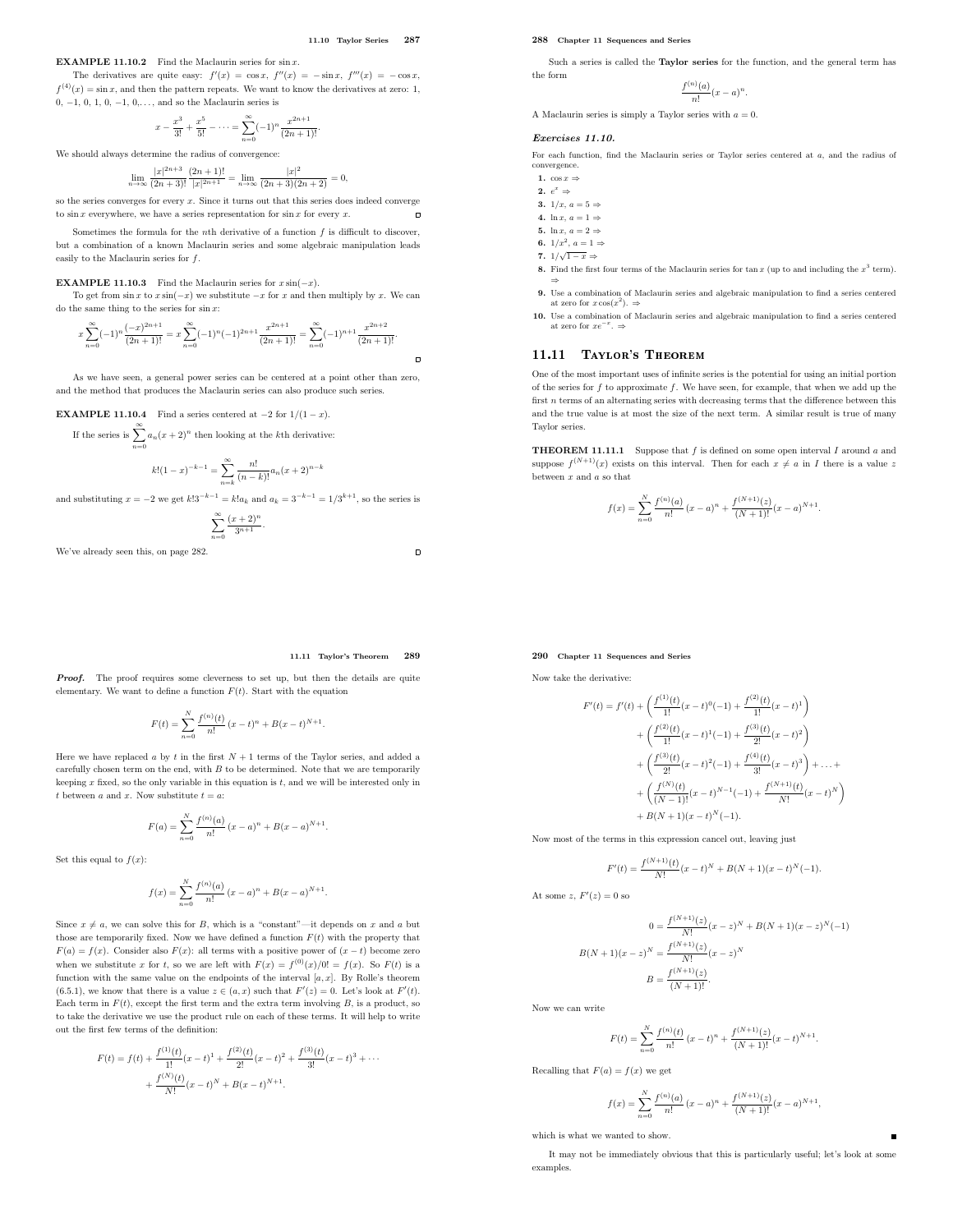**EXAMPLE 11.11.2** Find a polynomial approximation for  $\sin x$  accurate to  $\pm 0.005$ . From Taylor's theorem:

$$
\sin x = \sum_{n=0}^N \frac{f^{(n)}(a)}{n!} (x-a)^n + \frac{f^{(N+1)}(z)}{(N+1)!} (x-a)^{N+1}.
$$

What can we say about the size of the term

$$
\frac{f^{(N+1)}(z)}{(N+1)!}(x-a)^{N+1}?
$$

Every derivative of  $\sin x$  is  $\pm \sin x$  or  $\pm \cos x$ , so  $|f^{(N+1)}(z)| \leq 1$ . The factor  $(x-a)^{N+1}$  is a bit more difficult, since  $x - a$  could be quite large. Let's pick  $a = 0$  and  $|x| \leq \pi/2$ ; if we can compute sin x for  $x \in [-\pi/2, \pi/2]$ , we can of course compute sin x for all x.

We need to pick  $N$  so that

$$
\left| \frac{x^{N+1}}{(N+1)!} \right| < 0.005.
$$

Since we have limited x to  $[-\pi/2, \pi/2]$ ,

$$
\left|\frac{x^{N+1}}{(N+1)!}\right| < \frac{2^{N+1}}{(N+1)!}.
$$

The quantity on the right decreases with increasing  $N$ , so all we need to do is find an  $N$ so that

$$
\frac{2^{N+1}}{(N+1)!} < 0.005.
$$

A little trial and error shows that  $N = 8$  works, and in fact  $2^9/9! < 0.0015$ , so

$$
\sin x = \sum_{n=0}^{8} \frac{f^{(n)}(0)}{n!} x^{n} \pm 0.0015
$$

$$
= x - \frac{x^{3}}{6} + \frac{x^{5}}{120} - \frac{x^{7}}{5040} \pm 0.0015.
$$

Figure 11.11.1 shows the graphs of  $\sin x$  and and the approximation on [0, 3 $\pi/2$ ]. As x gets larger, the approximation heads to negative infinity very quickly, since it is essentially acting like  $-x^7$ .

292 Chapter 11 Sequences and Series



**Figure 11.11.1** sin x and a polynomial approximation.  $AP$ )

We can extract a bit more information from this example. If we do not limit the value of  $x$ , we still have

$$
\left| \frac{f^{(N+1)}(z)}{(N+1)!} x^{N+1} \right| \le \left| \frac{x^{N+1}}{(N+1)!} \right|
$$

so that  $\sin x$  is represented by

$$
\sum_{n=0}^{N} \frac{f^{(n)}(0)}{n!} x^{n} \pm \left| \frac{x^{N+1}}{(N+1)!} \right|.
$$

If we can show that

$$
\lim_{N \to \infty} \left| \frac{x^{N+1}}{(N+1)!} \right| = 0
$$

for each  $x$  then

$$
\sin x = \sum_{n=0}^{\infty} \frac{f^{(n)}(0)}{n!} x^n = \sum_{n=0}^{\infty} (-1)^n \frac{x^{2n+1}}{(2n+1)!},
$$

that is, the sine function is actually equal to its Maclaurin series for all  $x$ . How can we prove that the limit is zero? Suppose that  $N$  is larger than  $|x|$ , and let  $M$  be the largest integer less than  $|x|$  (if  $M = 0$  the following is even easier). Then

$$
\label{eq:20} \begin{split} \frac{|x^{N+1}|}{(N+1)!} &= \frac{|x|}{N+1}\frac{|x|}{N}\frac{|x|}{N-1}\cdots\frac{|x|}{M+1}\frac{|x|}{M}\frac{|x|}{M-1}\cdots\frac{|x|}{2}\frac{|x|}{1}\\ &\leq \frac{|x|}{N+1}\cdot 1\cdot 1\cdots 1\cdot\frac{|x|}{M}\frac{|x|}{M-1}\cdots\frac{|x|}{2}\frac{|x|}{1}\\ &= \frac{|x|}{N+1}\frac{|x|^M}{M!}. \end{split}
$$

The quantity  $|x|^M/M!$  is a constant, so

$$
\lim_{N \to \infty} \frac{|x|}{N+1} \frac{|x|^M}{M!} = 0
$$

### 11.11 Taylor's Theorem 293

and by the Squeeze Theorem (11.1.3)

$$
\lim_{N\to\infty}\left|\frac{x^{N+1}}{(N+1)!}\right|=0
$$

as desired. Essentially the same argument works for  $\cos x$  and  $e^x$ ; unfortunately, it is more difficult to show that most functions are equal to their Maclaurin series.

**EXAMPLE 11.11.3** Find a polynomial approximation for  $e^x$  near  $x = 2$  accurate to  $\pm 0.005$ .

From Taylor's theorem:

$$
e^x=\sum_{n=0}^N \frac{e^2}{n!}\,(x-2)^n+\frac{e^z}{(N+1)!}(x-2)^{N+1},
$$

since  $f^{(n)}(x) = e^x$  for all n. We are interested in x near 2, and we need to keep  $|(x-2)^{N+1}|$ in check, so we may as well specify that  $|x-2|\leq 1,$  so  $x\in [1,3].$  Also

$$
\left|\frac{e^z}{(N+1)!}\right| \le \frac{e^3}{(N+1)!},
$$

so we need to find an N that makes  $e^3/(N+1)! \le 0.005$ . This time  $N = 5$  makes  $e^3/(N+1)!$  < 0.0015, so the approximating polynomial is

$$
e^x=e^2+e^2(x-2)+\frac{e^2}{2}(x-2)^2+\frac{e^2}{6}(x-2)^3+\frac{e^2}{24}(x-2)^4+\frac{e^2}{120}(x-2)^5\pm 0.0015.
$$

This presents an additional problem for approximation, since we also need to approximate  $e<sup>2</sup>$ , and any approximation we use will increase the error, but we will not pursue this complication.  $\overline{a}$ 

Note well that in these examples we found polynomials of a certain accuracy only on a small interval, even though the series for  $\sin x$  and  $e^x$  converge for all x; this is typical. To get the same accuracy on a larger interval would require more terms.

# Exercises 11.11.

- 1. Find a polynomial approximation for  $\cos x$  on  $[0,\pi],$  accurate to  $\pm 10^{-3} \Rightarrow$
- 2. How many terms of the series for ln x centered at 1 are required so that the guaranteed error on [1/2, 3/2] is at most  $10^{-3}$ ? What if the interval is instead [1, 3/2]? ⇒
- 3. Find the first three nonzero terms in the Taylor series for tan x on  $[-\pi/4, \pi/4]$ , and compute the guaranteed error term as given by Taylor's theorem. (You may want to use Sage or a similar aid.)  $\Rightarrow$

# 294 Chapter 11 Sequences and Series

- 4. Show that  $\cos x$  is equal to its Taylor series for all x by showing that the limit of the error term is zero as  $\cal N$  approaches infinity.
- 5. Show that  $e^x$  is equal to its Taylor series for all x by showing that the limit of the error term is zero as N approaches infinity.

# 11.12 ADDITIONAL EXERCISES

These problems require the techniques of this chapter, and are in no particular order. Some problems may be done in more than one way.

Determine whether the series converges.

1. 
$$
\sum_{n=0}^{\infty} \frac{n}{n^2 + 4} \Rightarrow
$$
  
\n2. 
$$
\frac{1}{1 \cdot 2} + \frac{1}{3 \cdot 4} + \frac{1}{5 \cdot 6} + \frac{1}{7 \cdot 8} + \cdots \Rightarrow
$$
  
\n3. 
$$
\sum_{n=0}^{\infty} \frac{n}{(n^2 + 4)^2} \Rightarrow
$$
  
\n4. 
$$
\sum_{n=0}^{\infty} \frac{n!}{8^n} \Rightarrow
$$
  
\n5. 
$$
1 - \frac{3}{4} + \frac{5}{8} - \frac{7}{12} + \frac{9}{16} + \cdots \Rightarrow
$$
  
\n6. 
$$
\sum_{n=0}^{\infty} \frac{\sin^3(n)}{\sqrt{n^2 + 4}} \Rightarrow
$$
  
\n7. 
$$
\sum_{n=0}^{\infty} \frac{\sin^3(n)}{n^2} \Rightarrow
$$
  
\n8. 
$$
\sum_{n=0}^{\infty} \frac{n!}{e^n} \Rightarrow
$$
  
\n9. 
$$
\sum_{n=0}^{\infty} \frac{n!}{1 \cdot 3 \cdot 5 \cdots (2n-1)} \Rightarrow
$$
  
\n10. 
$$
\sum_{n=1}^{\infty} \frac{1}{n\sqrt{n}} \Rightarrow
$$
  
\n11. 
$$
\frac{2}{2 \cdot 3 \cdot 4} + \frac{2}{3 \cdot 4 \cdot 5} + \frac{3}{4 \cdot 5 \cdot 6} + \frac{4}{5 \cdot 6 \cdot 7} + \cdots \Rightarrow
$$
  
\n12. 
$$
\sum_{n=1}^{\infty} \frac{1 \cdot 3 \cdot 5 \cdots (2n-1)}{(2n)!} \Rightarrow
$$
  
\n13. 
$$
\sum_{n=0}^{\infty} \frac{6^n}{n!} \Rightarrow
$$
  
\n14. 
$$
\sum_{n=1}^{\infty} \frac{(-1)^{n-1}}{\sqrt{n}} \Rightarrow
$$